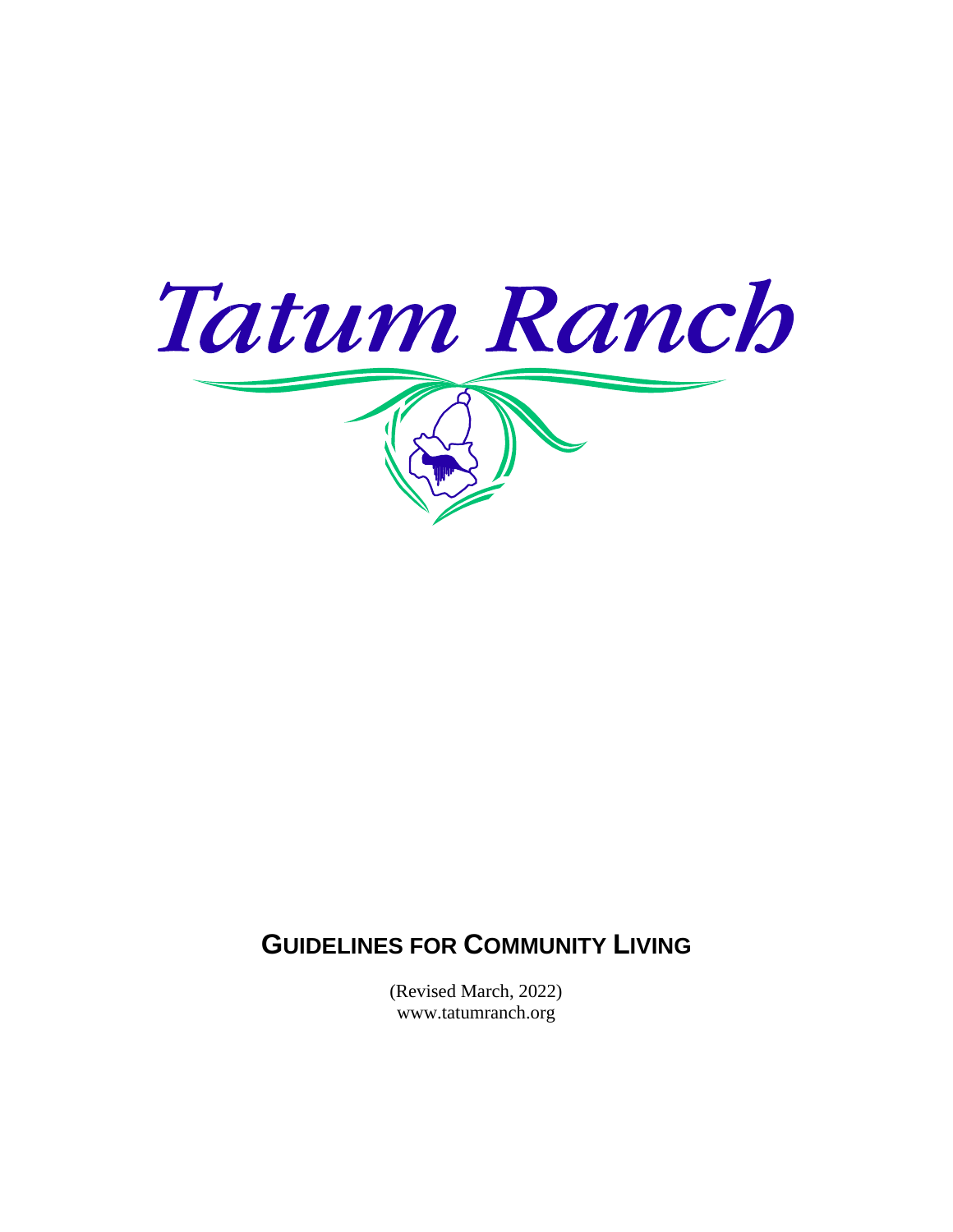# **Table of Contents**

|     | Frequently Asked Questions About Tatum Ranch Community Association  1           |  |
|-----|---------------------------------------------------------------------------------|--|
|     |                                                                                 |  |
|     |                                                                                 |  |
| 1.  | Ancillary Buildings and Gazebos (Architectural Approval Required) (Eff. 2021) 4 |  |
| 2.  |                                                                                 |  |
| 3.  | Awnings & Sail Shades (Architectural Approval Required) (Eff. 2009) 5           |  |
| 4.  |                                                                                 |  |
| 5.  |                                                                                 |  |
| 6.  |                                                                                 |  |
| 7.  |                                                                                 |  |
| 8.  | Decomposed Granite and Boulders (Architectural Approval Required) (Eff. 2022) 6 |  |
| 9.  |                                                                                 |  |
| 10. |                                                                                 |  |
| 11. |                                                                                 |  |
| 12. |                                                                                 |  |
| 13. |                                                                                 |  |
| 14. |                                                                                 |  |
| 15. |                                                                                 |  |
| 16. |                                                                                 |  |
| 17. |                                                                                 |  |
| 18. |                                                                                 |  |
| 19. |                                                                                 |  |
| 20. | Landscaping/Hardscaping (Architectural Approval Required) (Eff. 2022)  9        |  |
| 21. |                                                                                 |  |
| 22. |                                                                                 |  |
| 23. |                                                                                 |  |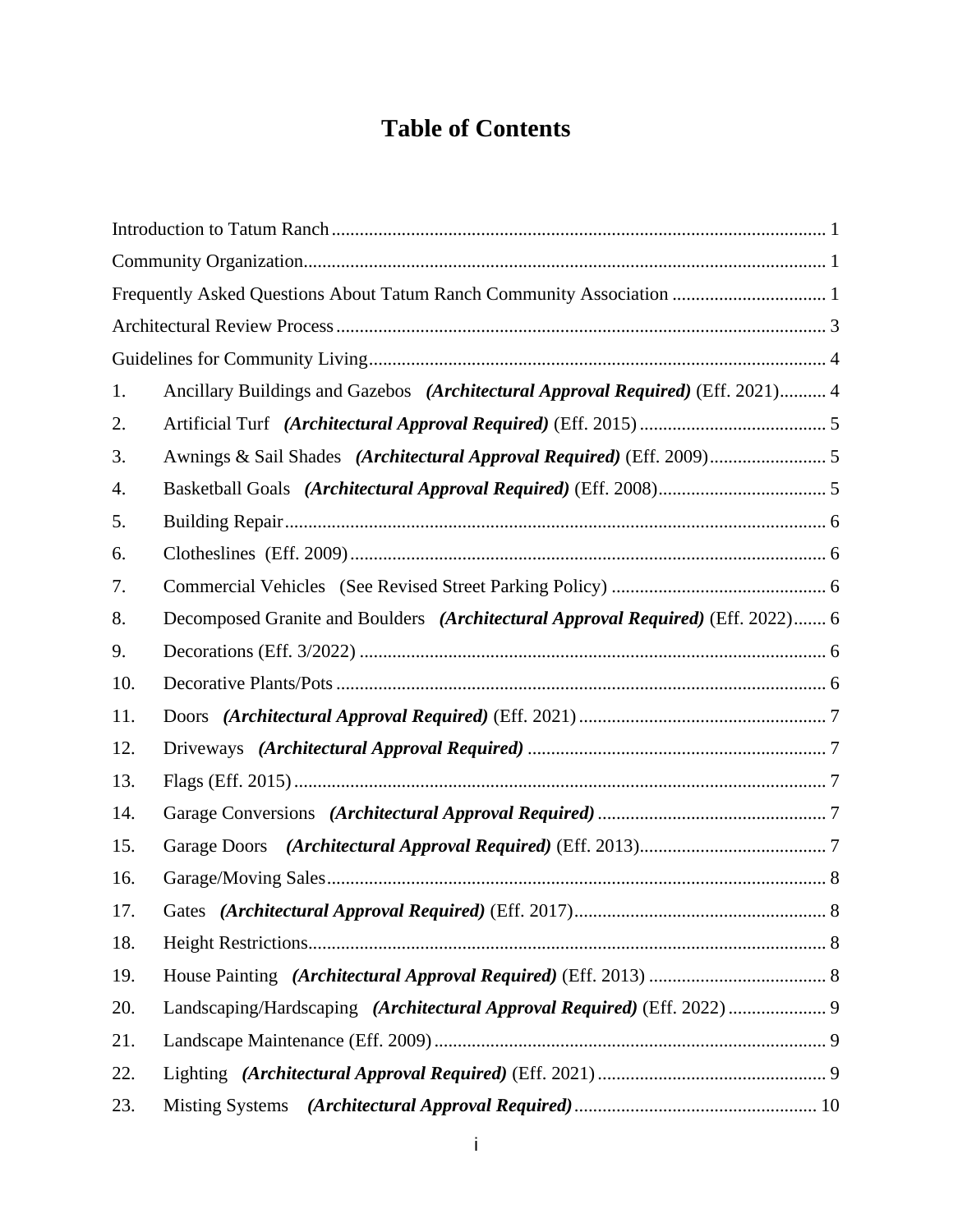| 24. |                                                                                      |  |
|-----|--------------------------------------------------------------------------------------|--|
| 25. |                                                                                      |  |
| 26. |                                                                                      |  |
| 27. | Party and Perimeter Walls (Architectural Approval Required) (Eff. 2009) 11           |  |
| 28. |                                                                                      |  |
| 29. |                                                                                      |  |
| 30. |                                                                                      |  |
| 31. |                                                                                      |  |
| 32. |                                                                                      |  |
| 33. | Roof Tile and Roof Installations (Architectural Approval Required) (Eff. 2011) 13    |  |
| 34. |                                                                                      |  |
| 35. | Security Screen Doors/Windows (Architectural Approval Required)  13                  |  |
| 36. | Signs (Architectural Approval Required for Commercial Signage) (Eff. 2015) 13        |  |
| 37. |                                                                                      |  |
| 38. |                                                                                      |  |
| 39. |                                                                                      |  |
| 40. | Sunscreens/Window Screens (Architectural Approval Required)  15                      |  |
| 41. | Surveillance Cameras or Equipment (Architectural Approval Required) (Eff. 7/2019) 15 |  |
| 42. |                                                                                      |  |
| 43. |                                                                                      |  |
| 44. |                                                                                      |  |
| 45. |                                                                                      |  |
| 46. |                                                                                      |  |
| 47. | Window Film (Architectural Approval Required)(Eff. 3/2022)16-17                      |  |
| 48. |                                                                                      |  |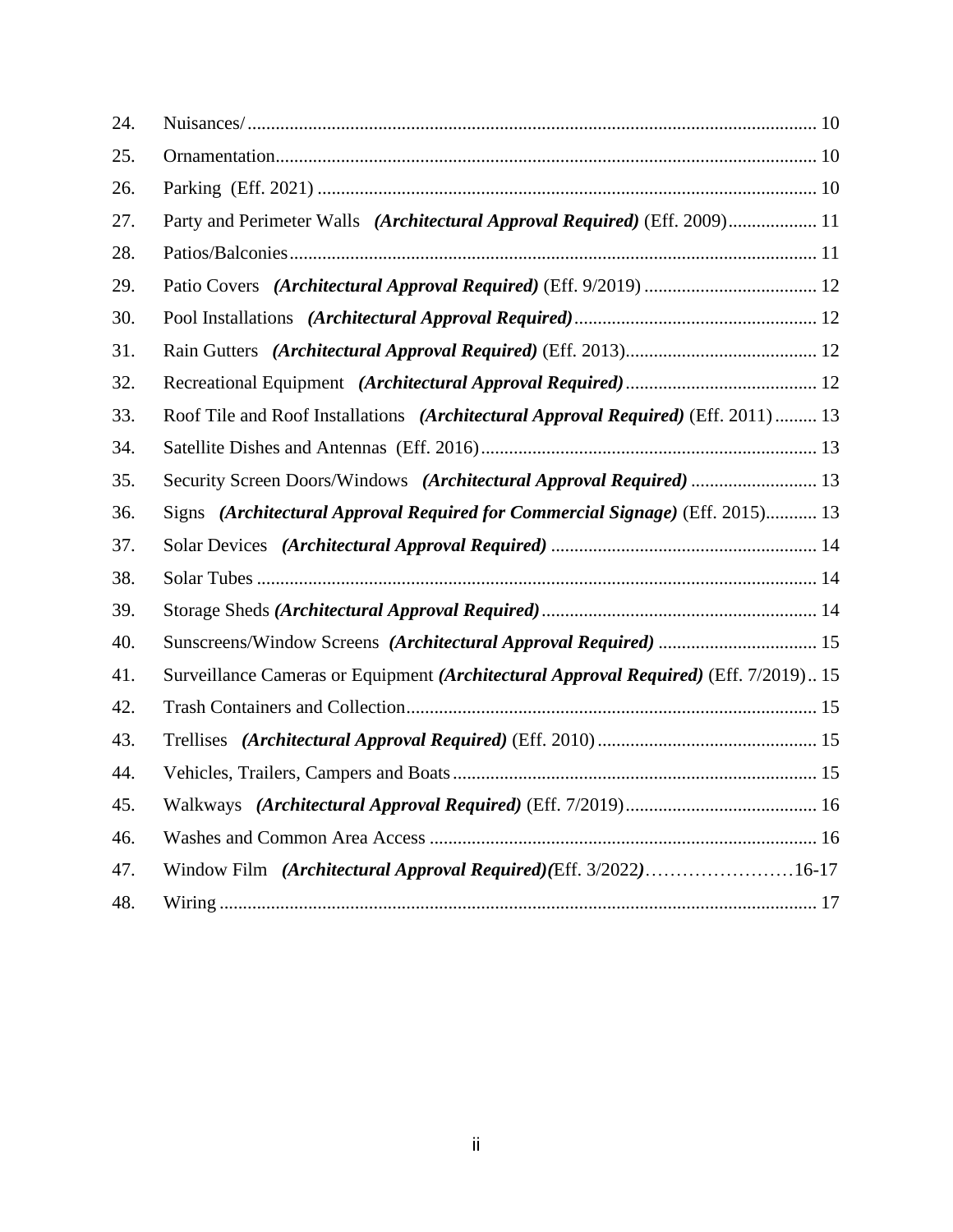## **Introduction to Tatum Ranch**

<span id="page-3-0"></span>Tatum Ranch is a desert-oriented community in northeast Phoenix and is home to some of the most beautiful native Sonoran Desert vegetation and wildlife in the entire Southwest. Unlike many other master-planned communities, the natural beauty of Tatum Ranch was retained throughout its development.

About one-fourth or 1,400 acres of the total land area of Tatum Ranch is dedicated to natural open space and recreational uses. Bike paths, hiking trails, community parks and a private 18-hole championship golf course provide residents with ample opportunities for recreation and relaxation.

Tatum Ranch is comprised of many types of housing, from single family to luxury apartments. Five developed shopping centers are completed that provide various products and services to the residents of Tatum Ranch. Tatum Ranch has one elementary school and a second borders our community.

The Second Amended and Restated Declaration of Covenants, Conditions and Restrictions (CC&Rs) was recorded to establish Tatum Ranch. Each owner's property is subject to these CC&Rs.

## **Community Organization**

<span id="page-3-1"></span>Tatum Ranch is a planned community and not merely a collection of subdivisions. The Declaration of Covenants, Conditions, and Restrictions (CC&Rs) for Tatum Ranch was recorded and creates the covenants and restrictions that run with the land and are binding on all owners within Tatum Ranch. The Tatum Ranch Community Association (the "Association") was established pursuant to the CC&Rs. Every property owner within the borders of Tatum Ranch is a member of the Association. The Board of Directors (the "Board") is elected by the Association membership to manage the affairs of the Association. The Architectural Committee is also elected by the Association membership to review all proposals for residential and business construction or improvements.

## **Frequently Asked Questions About Tatum Ranch Community Association**

<span id="page-3-2"></span>When you own a property in Tatum Ranch you become a voting member of the Tatum Ranch Community Association. This membership involves rights and privileges as well as obligations.

#### **What Constitutes the Architectural Committee?**

The Architectural Committee is composed of five elected members and one or more alternate members appointed by the elected committee. The election takes place annually, by mail, each year in the fall, prior to the annual meeting of the general membership. The rules governing these elections are contained in the Bylaws of the Association. The five elected members serve for staggered periods of two years starting after the certification of the election results at each year's annual meeting.

The Architectural Committee is elected as a separate entity from the Board of Directors and has authority as defined in the CC&Rs. In addition to the functions and responsibilities in the CC&Rs, the Committee administers the Architectural Guidelines and Design Guidelines with respect to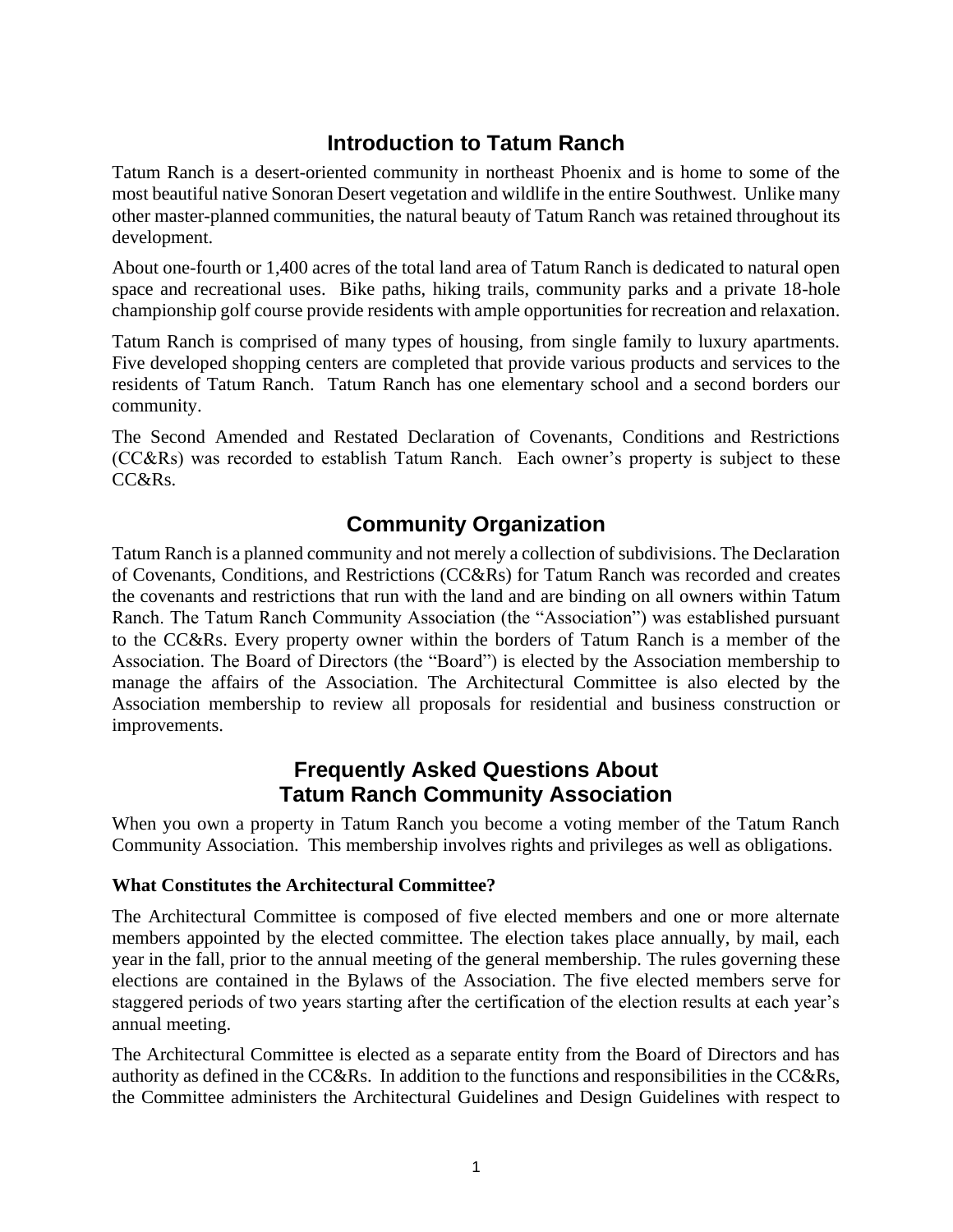residential and commercial property. Decisions by the Architectural Committee are subject to appeal to the Board of Directors, who may elect to uphold or modify the decision of the Architectural Committee. The Board of Directors' decision is final.

#### **What does the Association Own?**

The Association owns Common Areas of real property. Sub-associations within Tatum Ranch also own a few Common Areas. Each home/business lot/parcel owner indirectly shares ownership of the Common Areas by membership in the Association and paying an annual assessment for the upkeep and services of the Common Areas. Owners within sub-associations pay the same assessment to Tatum Ranch as well as a separate assessment to maintain the streets, gates, Common Areas, and amenities within their sub-association.

#### **What are the responsibilities of, and services provided by the Association?**

The Association is responsible for the maintenance and repair of the Common Areas, certain perimeter walls and all-party walls between Common Areas and lots or parcels. The Association establishes an annual budget and sets sufficient funds aside in a reserve account for long term maintenance and replacement costs. The Association collects assessments from each Member to pay for maintenance and other Association expenses. The Association employs a community manager and staff to take care of day-to-day management of the Association.

#### **Are there any restrictions on what I may do with my house?**

Yes. The CC&Rs, Design Guidelines and Guidelines for Community Living contain rules and regulations that define what you can do with your house and lot. The CC&Rs also define the circumstances when Architectural Committee approval is required before Owners may make changes to their property.

The Architectural Committee shall approve or disapprove a request within 45 days of the receipt of the application in the Association office. Failure of the Committee to approve or disapprove within 45 days shall waive the approval requirement.

#### **NO EXTERIOR CHANGES MAY BE STARTED WITHOUT PRIOR APPROVAL OF THE ARCHITECTURAL COMMITTEE UNLESS EXPRESSLY STATED IN THESE GUIDELINES. MEMBERS MAY BE SUBJECT TO A MONETARY PENALTY FOR COMMENCING WORK WITHOUT ARCHITECTURAL COMMITTEE APPROVAL.**

In certain instances, the Developer of Tatum Ranch allowed deviations from the CC&Rs. These exceptions were made while the developer controlled the Tatum Ranch Community Association. In July of 1998 control of the Association was transferred to the owners of Tatum Ranch. The Board of Directors is bound to uphold approvals by the developer while the developer was in control of the Association. Those deviations approved by the developer do not constitute precedent for future modifications.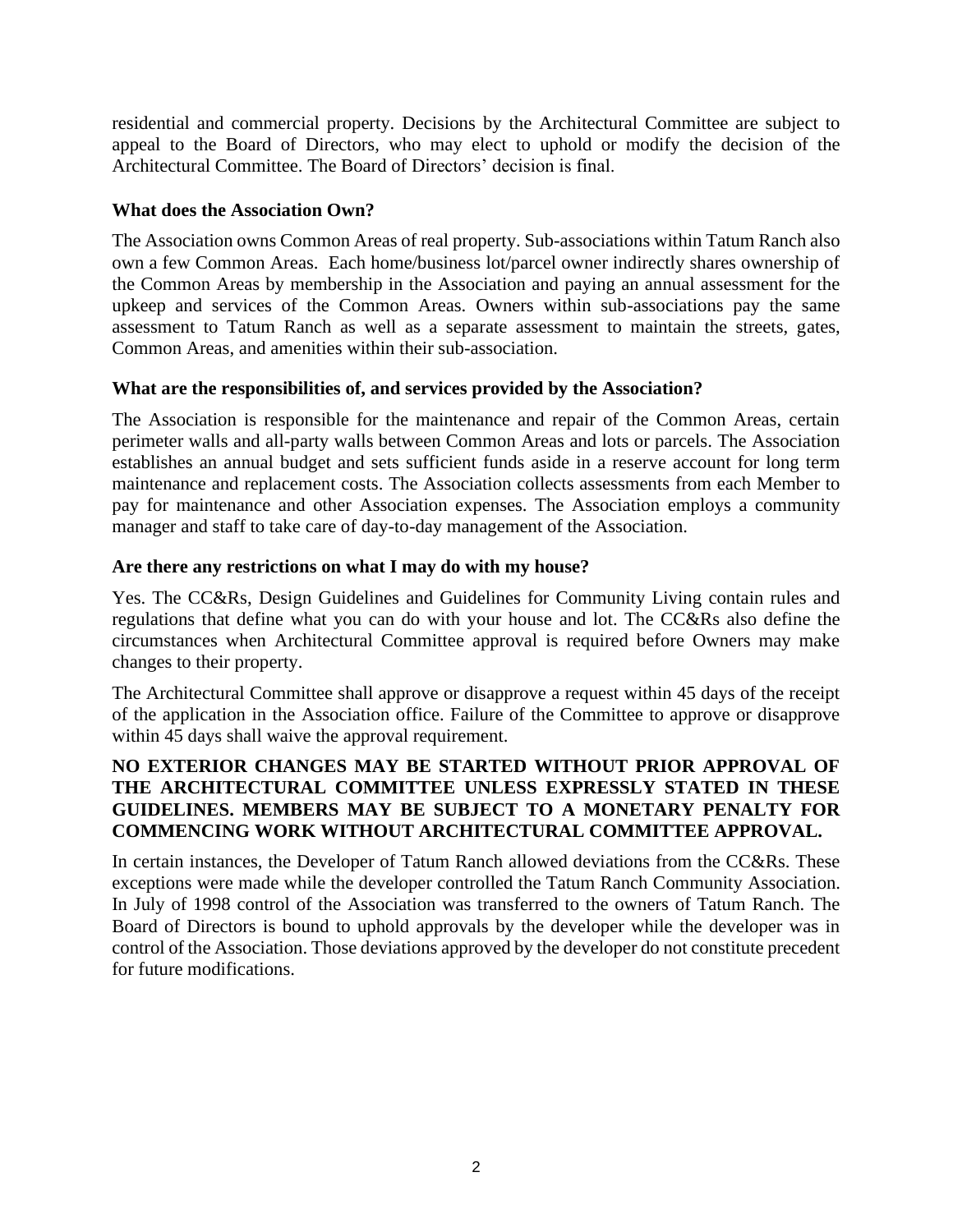## **Architectural Review Process**

<span id="page-5-0"></span>These Guidelines for Community Living are intended to establish and maintain a unified and aesthetically pleasing community image for Tatum Ranch.

The CC&Rs (Article IV, Section 2, subsection (a) states "…(i) no improvements (whether temporary or permanent), alterations, repairs, excavation, grading, lighting, landscaping or other work which in any way alters the exterior appearance of any property within Tatum Ranch or improvements thereon from its natural or improved state existing on the date this Declaration is recorded shall be made or done, and (ii) no building, fence, exterior wall, residence or other structure shall be commenced, erected, maintained, improved, altered or made without the prior written approval of the governing Architectural Committee. All subsequent additions to or changes or alterations in any building, fence, wall, or other structure, including exterior color scheme, and all changes in grade, lighting, or landscaping of any area in Tatum Ranch, shall be subject to the prior written approval of the governing Architectural Committee. No changes or deviations in or from the plans and specifications once approved by the governing Architectural Committee shall be made without the prior written approval of the governing Architectural Committee."

Certain subdivisions within Tatum Ranch have amenities, common areas, or other elements unique to only that subdivision. In four of those instances a separate sub-association exists with its own governing documents and association structure. In some cases, the guidelines of the subassociation are more restrictive than those established by the Tatum Ranch Architectural Committee. In those instances, sub-association architectural approval, in addition to approval from the Tatum Ranch Architectural Committee, is required for a proposed architectural modification. In the event that an architectural committee and/or guideline does not exist in the sub-association, the Tatum Ranch Guidelines for Community Living apply.

Members must submit requests for architectural modifications to the Architectural Committee on an *Application for Design Review* form that is available at the Association office or online at www.tatumranch.org.

The Architectural Committee meets twice a month (usually the  $2<sup>nd</sup>$  and  $4<sup>th</sup>$  Monday) to review submitted applications. Only applications submitted by 5:00 PM the preceding Wednesday are reviewed. (No walk-ins or late received applications are reviewed at the time of the meeting.) Contact the office at 480-473-1763 to verify the date, time, and location of the meeting.

The Architectural Committee may grant variances pursuant to the provisions of Article IV, Section 6 of the CC&Rs.

All Architectural Committee decisions are subject to appeal to the Board of Directors.

The appeal process is as follows:

- A. Within **fifteen (15) days** from the date of written notice of an Architectural Committee decision, an applicant may appeal a disapproved or modified decision by submitting an *Appeal of Tatum Ranch Architectural Committee Decision* form to the Association office.
- B. Within **fifteen (15) days** from the date of written notice of an Architectural Committee decision, any aggrieved party may formally object to a decision of the Architectural Committee by submitting an *Appeal of Tatum Ranch Architectural Committee Decision*  form to the Association office.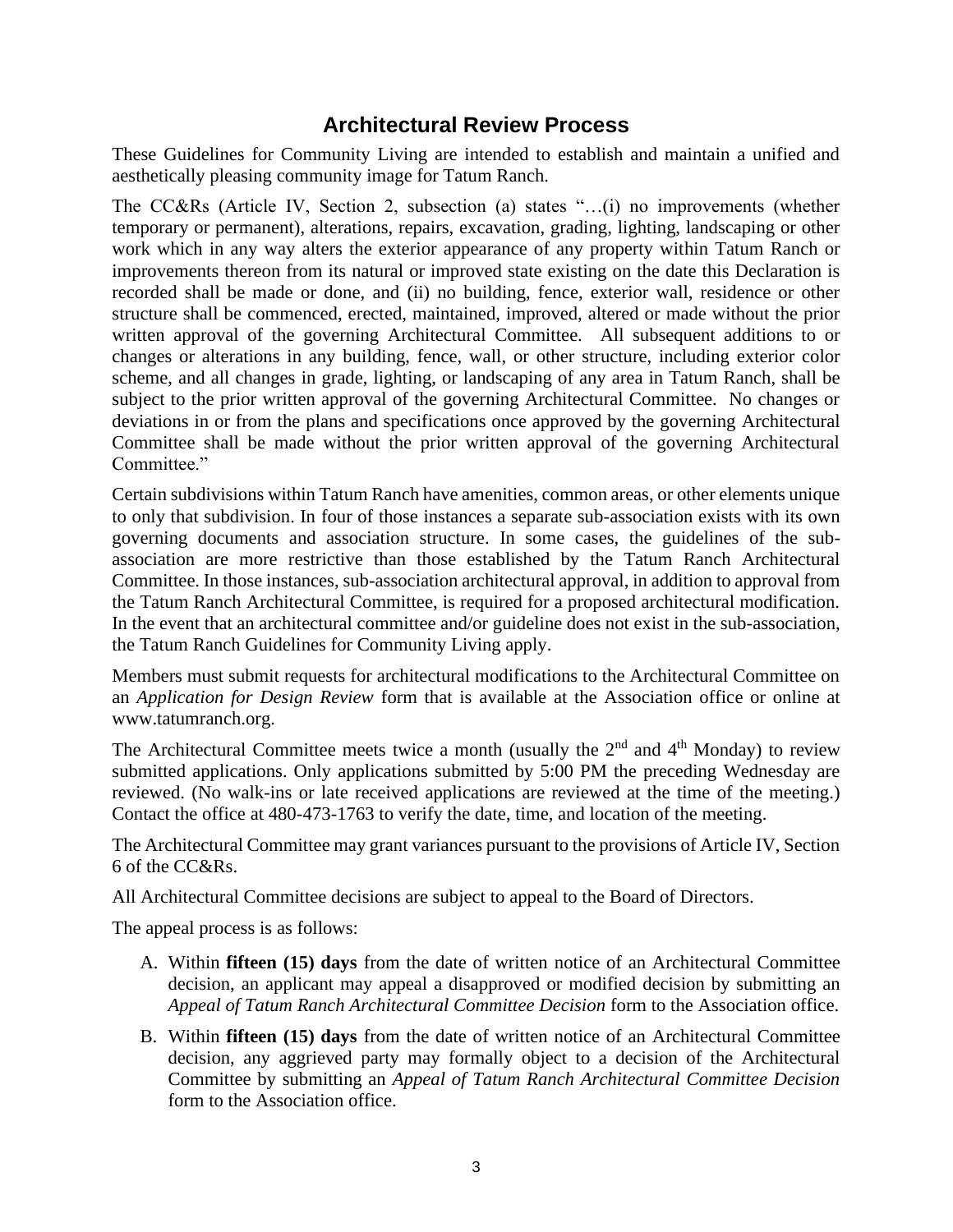The *Appeal of Tatum Ranch Architectural Committee Decision* form is available at the Association office or online at www.tatumranch.org.

The review process provides that any approved application is not effective until fifteen (15) days after the approval date. **Applicants who act upon the approved application before the fifteen (15) days has elapsed risk that an appeal to the Board could reverse the Committee's approval.**

Decisions of the Architectural Committee are mailed to the Applicant shortly after each meeting. A summary of the decisions is posted in the Association office and available at our website, www.tatumranch.org.

## **Guidelines for Community Living**

<span id="page-6-0"></span>Most modifications to the house, building or lot require prior Architectural Committee approval. Members may obtain approval by applying *for Design Review* form to the Association office. Prior approval is required for all modifications as noted below. The following Guidelines for Community Living were compiled by the Architectural Committee under the authority granted by the CC&Rs.

#### <span id="page-6-1"></span>1. Ancillary Buildings and Gazebos (*Architectural Approval Required)* (Eff. 2021)

All building plans must be submitted and approved by the Architectural Committee before start of construction. Architectural drawings are required for commercial buildings.

All free-standing ancillary structures must be located a minimum of three (3) feet from any party/perimeter wall and shall not exceed four (4) feet above any party/perimeter wall.

- (A) An ancillary building/structure is defined as any building/structure not attached to the house, and includes, but is not limited to, gazebos, ramadas, pergolas, or other similar structures. (For storage structures see Storage Sheds.) An ancillary building/structure may not be attached to or supported from the house in any way. If the ancillary building/structure is attached to or supported from the house, it shall meet the requirements of the Guideline "Patio Covers". An ancillary building/structure must be distinct from and separated from the house by 1 foot or more.
- (B)Roofs of ancillary buildings/structures visible from adjacent properties may be tiled to match the house or may be metal. Sidewalls, fasciae, and support pillars may be stuccoed and finished to match the house or may be wood or metal. The roofs of structures that have a flat or open latticed roof need not be tiled.
- (C) A natural wood ramada, gazebo or pergola must be stained a natural wood color or painted to match the color of the house. A metal ramada, gazebo or pergola must be black, brown, or bronze color, or painted to match the color of the house. Metal roofs must be black, brown, or bronze color.
- (D)Freestanding fabric covered canopies and tents are not allowed. However, temporary freestanding fabric covered canopies, tents, or similar structures may be used during nonrepetitive special events. They must be located a minimum of three (3) feet from any party/perimeter wall. Temporary is defined as not to exceed forty-eight (48) hours in any 30-day period.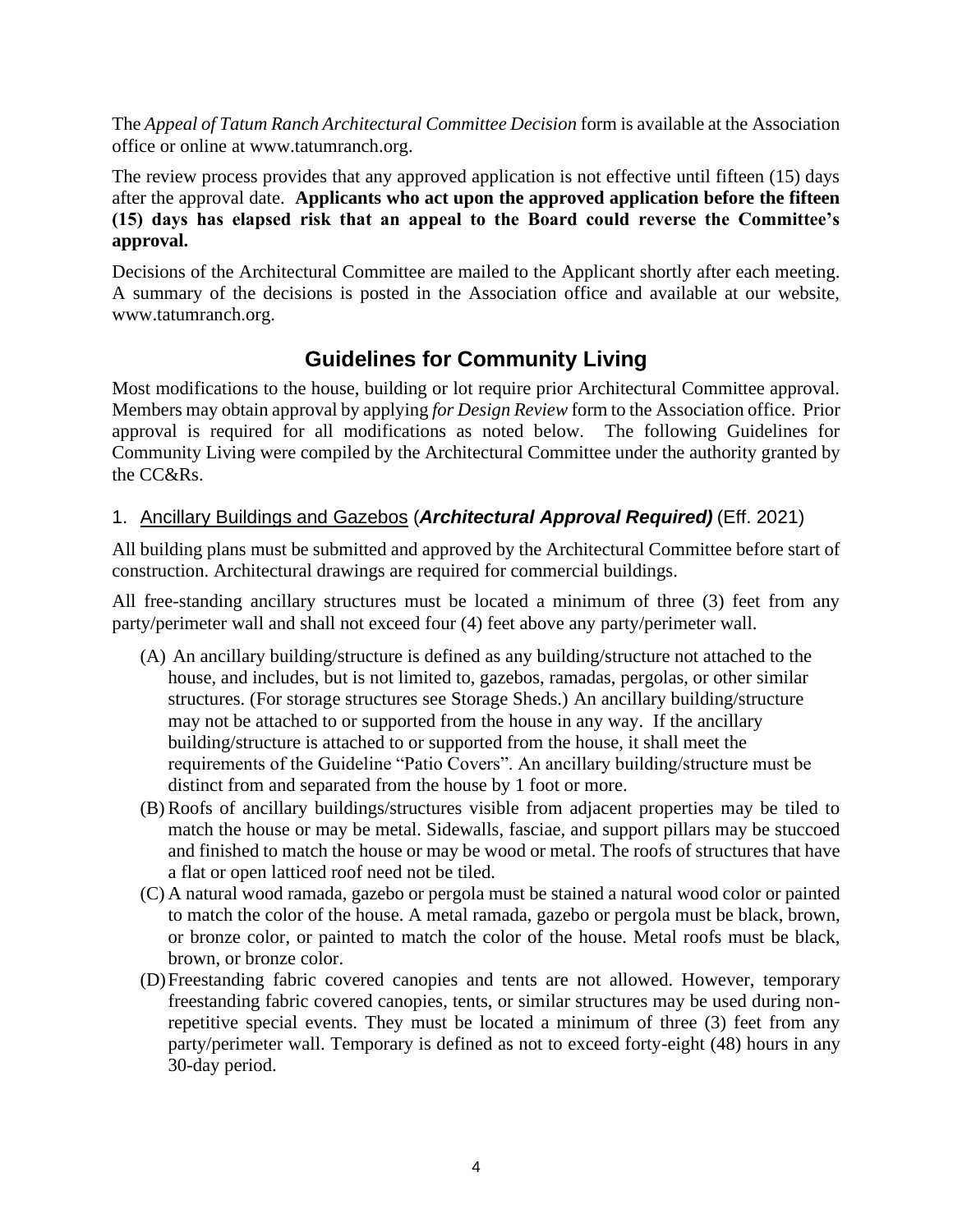(E) No trailer, incomplete building, tent, shack, garage or barn, and no temporary buildings or structures of any kind, shall be used for a residence, either temporary or permanent.

## <span id="page-7-0"></span>2. Artificial Turf (*Architectural Approval Required)* (Eff. 2015)

.

Requests for installation of artificial turf must include a minimum of a one square foot sample of the exact finished turf product, along with the manufacturer's product specifications and detailed installation specifications from the installing company. Only Landscape Turf is allowed, golf putting holes and flags are not allowed in front yard.

Allowable face weight (pile weight) must be a minimum of 60 ounces per square yard. Artificial turf areas may not exceed 10% of the total lot areas. Artificial turf in the front yard is limited to 2% of the lot size. The remaining 8% is allowed in the rear yard.

A sub-base of three to four inches of compacted decomposed granite shall be installed under the artificial turf surface, using ¼" minus. Weed control fabric shall be installed over the sub-base.

Artificial turf will be installed in such a way as to appear seamless and uniform. Only natural grass colors are acceptable. Seams must be taped using a 6" wide seaming tape and turf shall be held in place with 5" to 6" spikes on 4" staggered pattern.

The pile height of the artificial turf shall be minimum of  $1 \frac{1}{2}$  inches, not to exceed  $1 \frac{3}{4}$  inches.

Only turf requiring infill installation is allowed. Infill material installation shall be approximately 2 pounds per square foot.

Artificial turf must be maintained in like new condition, color, and uniformity with no tears or seams visible. Pile must be maintained with regular raking as necessary for a natural look; not flat or lying horizontal.

When artificial turf reaches the end of its lifespan and no longer appears natural in color and appearance, or has suffered irreparable damage or wear, the turf must be replaced.

#### <span id="page-7-1"></span>3. Awnings & Sail Shades (*Architectural Approval Required)* (Eff. 2009)

An awning may be attached to a residence only in the side or rear yard. Awnings and canopies are prohibited in the front of a residence and on a side yard that is adjacent to a street. Businesses may install awnings. Only solid colors that complement the exterior finish are permitted.

Temporary canopies or other similar structures may be used during non-repetitive special events. They must be located a minimum of three (3) feet from any perimeter or party wall. Temporary is defined as not to exceed 48 hours.

#### <span id="page-7-2"></span>4. Basketball Goals (*Architectural Approval Required)* (Eff. 2008)

Portable basketball goals used in the front of the house shall be stored out of sight when not in use. Basketball playing before 8:00 AM and after 8:00 PM is not permitted. Use of a regulation height basketball goal is permitted in the backyard when properly set back (12') from perimeter/party walls. The backyard is defined as anything behind the front wing walls.

Backboards must be clear or painted to match the house.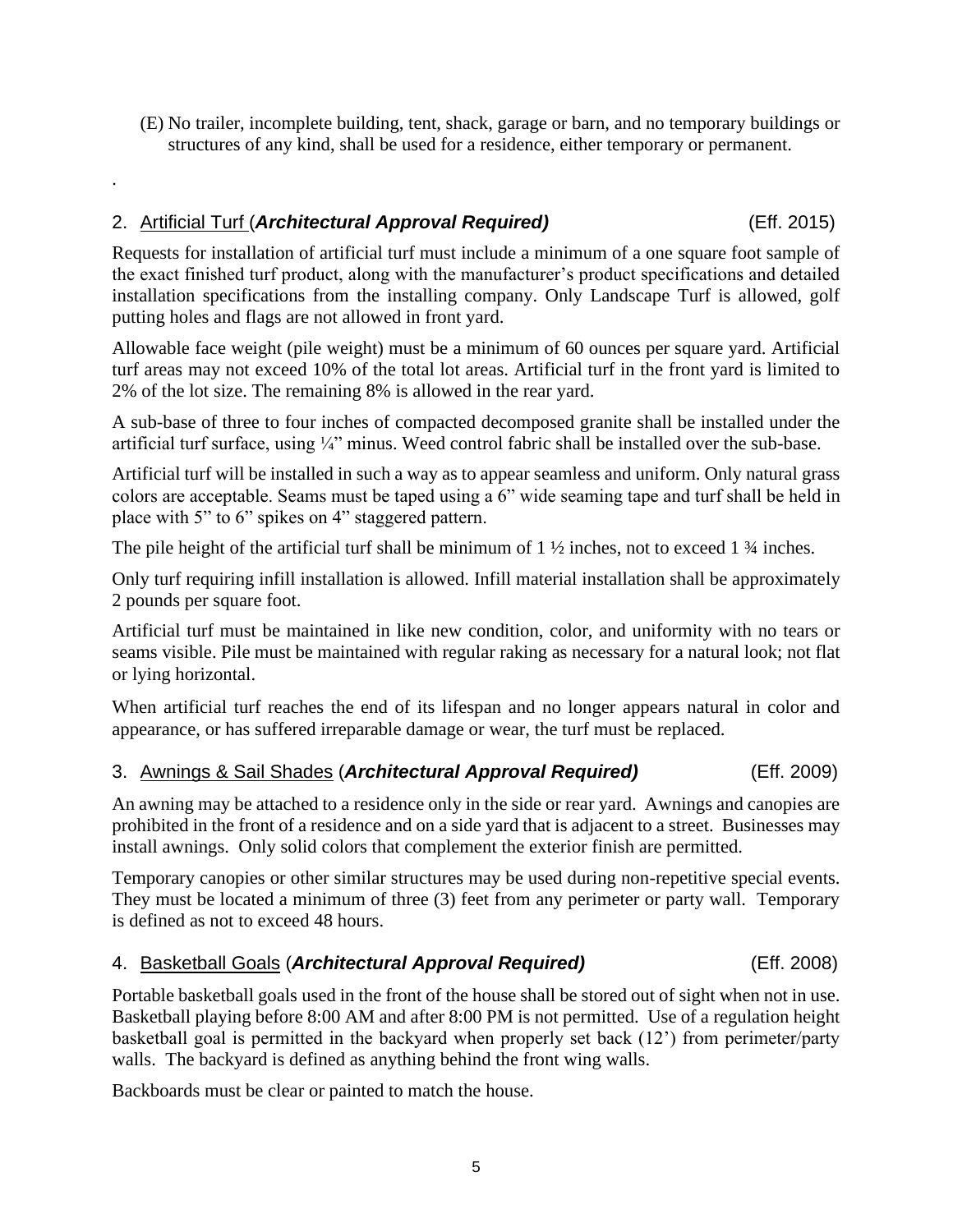#### <span id="page-8-0"></span>5. Building Repair

#### *(CC&Rs, Article IV, Section 2, paragraph (g))*

No building or structure on any area in Tatum Ranch is permitted to fall into disrepair and each such building and structure shall at all times be kept in good condition and repair and adequately painted or otherwise finished.

#### <span id="page-8-1"></span>6. Clotheslines (Eff. 2009)

#### *(CC&Rs, Article IV, Section 2, paragraph (k))*

No outside clotheslines or other outside facility for drying or airing clothes shall be placed or maintained in Tatum Ranch unless they are not visible from neighboring property.

#### <span id="page-8-2"></span>7. Commercial Vehicles (See Revised Street Parking Policy) (Eff. 2021)

Commercial vehicles are not permitted to park within Tatum Ranch except when performing work at a property or garaged. A commercial vehicle is any vehicle having a logo or any appliance on it that may assist in indicating a commercial enterprise. Appliances include, but are not limited to pumps, tanks, ladders, tool racks, storage racks, lifts, carrying cages and frames.

State Police, Maricopa County and local law enforcement jurisdiction vehicles that are required to be available at a person's residence as a condition of employment, as well as vehicles covered under ARS 33-1809, are excluded from this provision.

#### <span id="page-8-3"></span>8. Decomposed Granite and Boulders (*Architectural Approval Required)* (Eff. 2022)

Decomposed granite or any form of landscape rock is permitted in a naturally occurring neutral earth tone only. Use of naturally occurring neutral colored earth-tone boulders such as surface select/naturally weathered granite is also permitted. Use of plastic under-liners is prohibited. (No sprayed/painted granite/ boulders are permitted.)

Architectural approval is not required to replenish existing decomposed granite or any form of existing rock with the same size and shade of granite.

#### <span id="page-8-4"></span>9. Decorations (eff. 3/2022)

Display of holiday decorations and lighting are allowed 28 days before until 10 days following the specific holiday occurring within the Holiday Season. The "Holiday Season" for this guideline is defined as October 1 – January 15.

#### <span id="page-8-5"></span>10.Decorative Plants/Pots

Pots of a neutral color or natural finish are allowed when placed within 3 feet of the front of the structure and on entryways and front patios. Only plants from the approved plant list are permitted. No artificial plants are permitted. No planters are allowed on window ledges.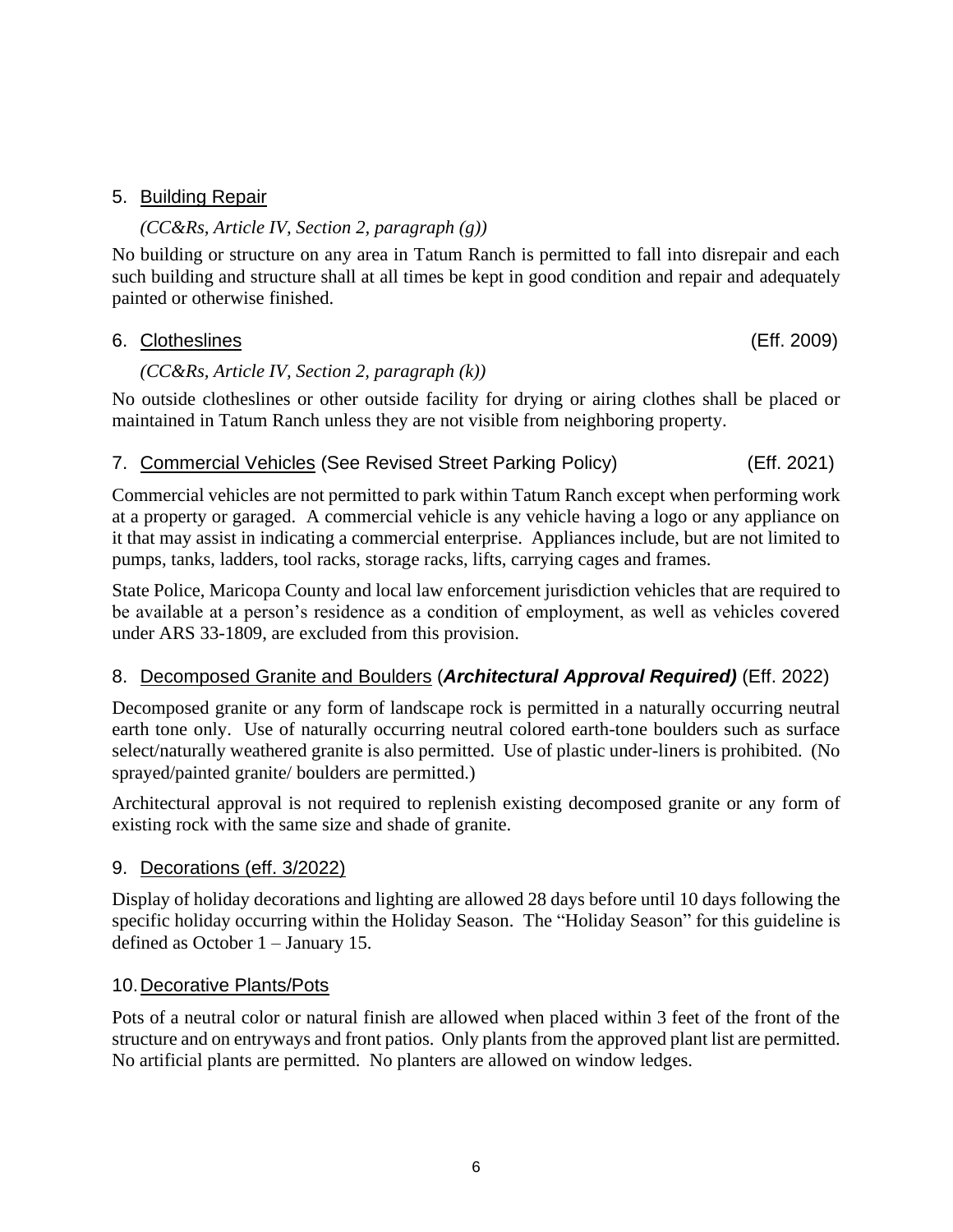### <span id="page-9-0"></span>11. Doors (*Architectural Approval Required)* (Eff. 2021)

Doors with or without glass inserts and with or without sidelights require Architectural Committee approval. Painted doors must be painted using one of the three colors from the color scheme chosen, in addition to the color black.

Entry doors may be refinished in the original natural wood stain color of the door. Does not require Architectural Committee approval.

Any color changes require Architectural Committee approval.

For security doors, see Section 35.

## <span id="page-9-1"></span>12. Driveways (*Architectural Approval Required)*

Installation of additional driveways or parking areas other than those installed prior to July 1998 is not permitted.

Painting driveways and sidewalks is not permitted. A clear sealer or earth tone matte finish concrete stain may be applied to driveways. No outdoor carpet, textured surfaces or other removable materials are permitted on driveway surfaces.

Flags mounted to the front of a house are permitted when using an appropriate pole and bracket. Flagpoles installed in the rear yard must be twelve (12) feet from any party/perimeter wall. Flagpoles installed in the front yard must be ten (10) feet from any property line. A single flagpole per property shall not exceed the height of the rooftop of the house. All hardware must be firmly secured to prevent noise when windy.

The American flag and U.S. Military flags may be flown if displayed in a manner consistent with the federal flag code (P.L. 94-344: 90 Stat. 810: 4 United State Code sections 4 through 10). The POW/MIA, Arizona, Arizona Indian Nations, the Gadsden flag may be flown in a manner consistent with the U.S. Flag Code, Title 36, Chapter 10.

Professional sports and college team flags may be flown one day a week.

The number of flags displayed is limited to no more than two (2) flags at one time.

## <span id="page-9-3"></span>14.Garage Conversions (*Architectural Approval Required)*

Two (2) car garages may not be converted into living spaces. The exception is for three (3) car garage houses. In these cases, the single stall may be converted provided that the driveway leading to that stall is removed and landscaping installed.

### <span id="page-9-4"></span>15.Garage Doors (*Architectural Approval Required)* (Eff. 2013)

Garage doors shall remain closed except when needed for yard and house maintenance or for access to and from the house. When garage doors are replaced or repaired, they must be painted with a semi-gloss or satin finish paint using one of the three colors from the color scheme chosen. All garage doors on the house must be of the same design and color.

<span id="page-9-2"></span>13. Flags (Eff. 2015)

7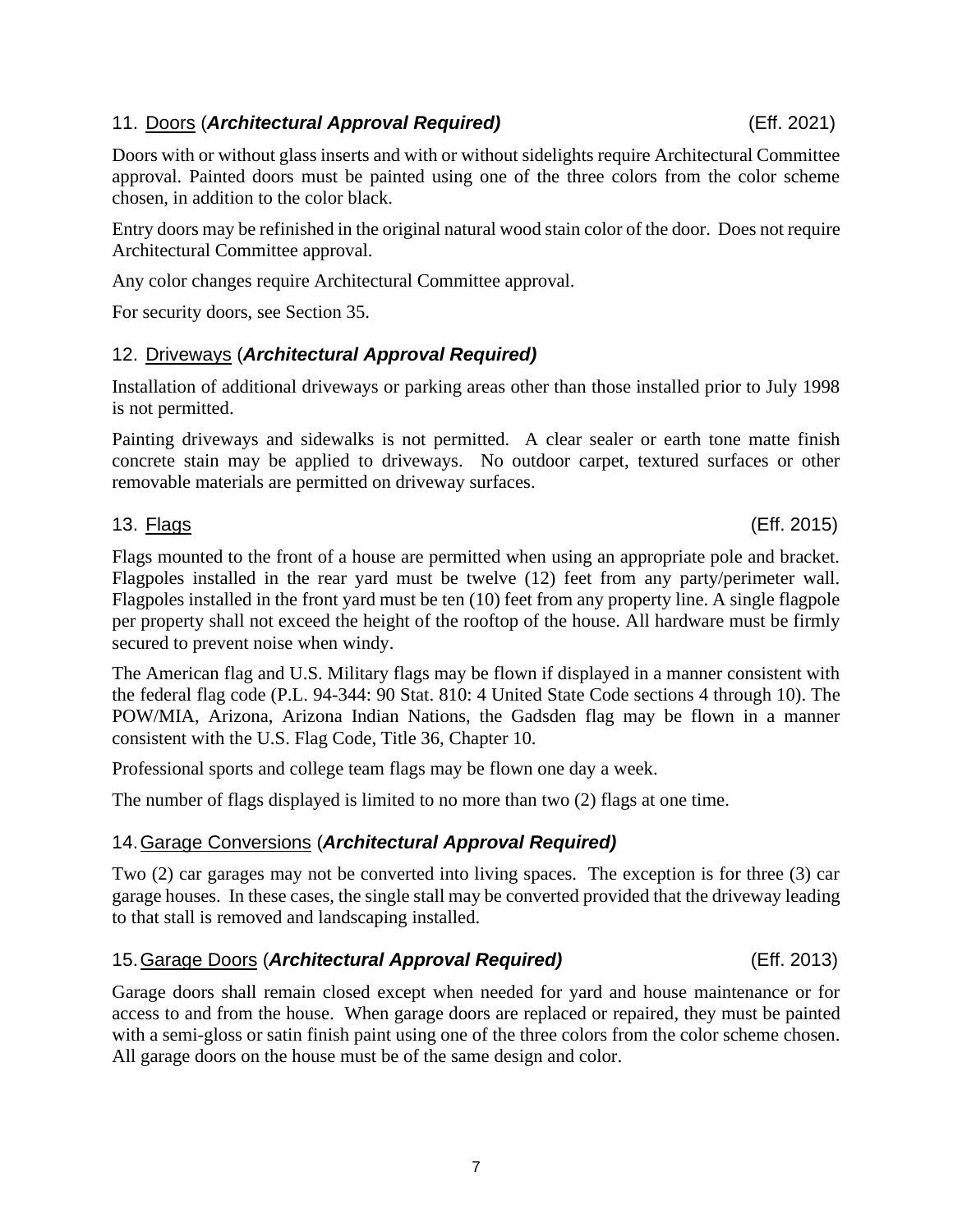#### <span id="page-10-0"></span>16. Garage/Moving Sales

Two neighborhood garage sales are held each year for the entire community (March and October  $-2<sup>nd</sup>$  weekend). Garage sales are not permitted at other times. The Association will advertise the community garage sale and place neighborhood garage sale signage at major intersections throughout Tatum Ranch. Residents may put up directional signs which are not attached to light poles, street signs, walls, or other structures. Daily removal of additional directional signs is required. Balloons at the same location are permitted.

Owners who have sold their house may hold a moving sale outside the above schedule. Prior approval from the Association office is required. Once approved, the Association will provide a moving sale sign (deposit required). Daily removal of the sign by the owner of the property having the sale is required. Attachment of signs to light poles, street signs, walls or other structures is not permitted.

#### <span id="page-10-1"></span>17. Gates (*Architectural Approval Required)* (Eff. 2009)

Replacement of a single gate with a new single gate shall not exceed 6 feet in height and 5 feet in width and comply with the Design Guidelines.

Replacement of a single gate by a double gate is allowed provided it is of the same type, design, and color as the original single gate. Such gates shall not exceed 6 feet in height and 10 feet in width. The addition of hard surfaces in front of the double gates is not permitted. Entry through such double gates is approved for occasional use only and does not permit the area in front of or behind the double gates to be used as additional parking areas.

Single or double gate frames must be painted black, bronze or the base color of the house. Wood slats must be stained with a solid or semi-transparent natural wood tone color or painted to match the base color of the house. Allowable natural wood tones are Light Oak, Dark Walnut, Pecan, Mahogany, Natural Cedar, Redwood or Golden Pine. The design and color of the gate must be included with the application.

#### <span id="page-10-2"></span>18. Height Restrictions

Any structure constructed or installed in the rear yard is restricted to a maximum height of four (4) feet above existing party/perimeter walls.

**Note:** Compliance with the height restrictions does not exempt any member from the requirement of applying for Architectural Committee approval of any additions as outlined elsewhere in this document.

### <span id="page-10-3"></span>19. House Painting (*Architectural Approval Required)* (Eff. 2013)

Prior to painting, an *Application for Design Review* identifying the colors selected must be submitted to the Architectural Committee for approval.

House paint colors must be chosen from the current approved color schemes that are available for review at the Association office. Colors chosen must be from only one-color grouping from the Tatum Ranch color palette. Homeowners may choose to use any combination of the three colors of the scheme for the body, garage door, trim, and pop outs (if applicable).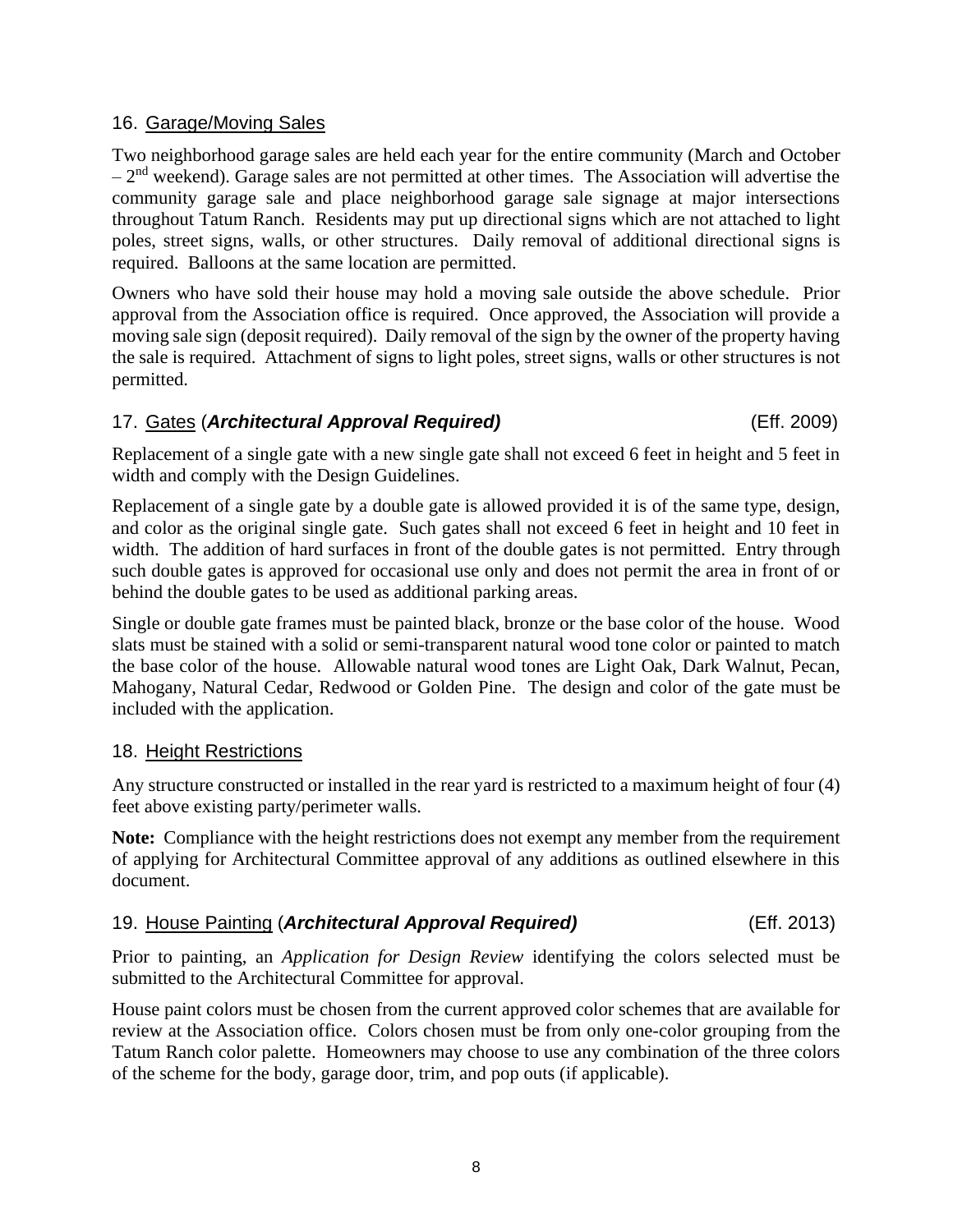The body of the house must be painted with a flat finish and garage doors may be painted with a semi-gloss or satin finish paint using one of the three colors from the color scheme chosen.

All exterior walls must be painted at the same time the house is painted. Wing walls must be painted the body color of the house. Perimeter walls must be painted Dunn Edwards color Brown Owl, #Q5-19D.

Houses painted with unapproved colors must be repainted with approved colors as described above.

## <span id="page-11-0"></span>20. Landscaping/Hardscaping (*Architectural Approval Required)* (Eff. 2022)

Plants used to landscape any visible area within Tatum Ranch must be from the Approved Plant List, which can be found at our website [www.tatumranch.org.](http://www.tatumranch.org/) No artificial plants are permitted.

The additions of planters that use the perimeter/party walls as a retaining wall of the planter shall be submitted for approval. A moisture barrier must be used to prevent damage to the painted and/or stucco surface on the opposite side of the wall.

Decorative borders are not permitted in the front or side yards. Lot line delineation is allowed if it is flush to grade. Delineation of grass lawns is allowed with "mowing strips" of brick or natural or earth tone colored concrete. Front yard grass must be kept green year-round.

Grass areas must not exceed 10% of the total lot area. Grass in the front yard is limited to 2% of the lot size. The remaining 8% is allowed in the rear yard.

#### <span id="page-11-1"></span>21. Landscape Maintenance (Eff. 2009)

All landscaped and hardscaped areas shall be properly maintained. Maintenance shall include but not limited to keeping the areas neatly trimmed and free of trash, weeds, and unsightly material. Front yard grass must be kept green year-round.

No tree, shrub, or planting of any kind on any lot, parcel or other area shall be allowed to overhang or otherwise to encroach upon any sidewalk, street, bike path, equestrian trail, pedestrian way, the Golf Course, or other areas from ground level to a height of eight  $(8)$  feet.

#### <span id="page-11-2"></span>22. Lighting (*Architectural Approval Required)* (Eff. 2021)

Exterior lighting fixtures on the house shall be of a design/color consistent with the style/color of the structure. No more than ten (10) low voltage landscaping lights may be placed in the front area of the house. Wiring must be concealed. Lights must be either clear or white.

All security devices and electrical lines mounted anywhere on the house shall be painted the color of the surface to which they are attached.

No colored lights or colored string lights are permitted except for holiday decorations, and only during holiday seasons (see decoration guidelines).

Exterior lighting is limited to 40 watts per fixture for incandescent bulbs or 450 lumens (6-9 watts LED). Security lights shall be no more than 100 watts for incandescent bulbs or 1800 lumens (16 -20 Watts LED).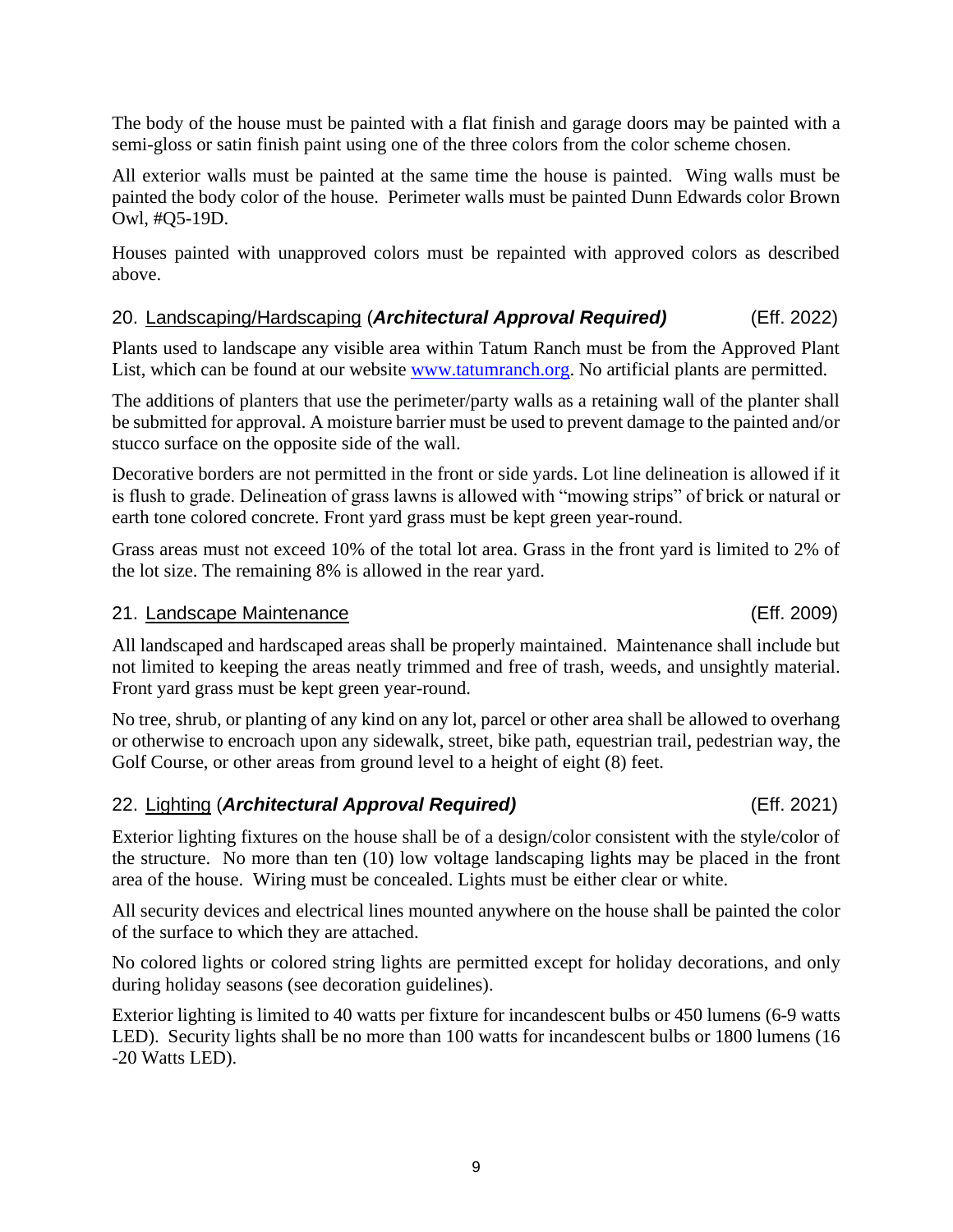Lights installed on lampposts are not permitted. Exterior lights including security lights must be shielded or directed so that lights will not shine onto a neighboring property.

#### <span id="page-12-0"></span>23. Misting Systems (*Architectural Approval Required)*

Water misting systems may be installed in the rear of homes. Businesses may install such systems where outside tables are part of the business. The conduits and brackets supporting the system must be painted to match the existing structure. Brass nozzles may be left unpainted.

#### <span id="page-12-1"></span>24. Nuisances

#### *(CC&Rs, Article IV, Section 2, paragraph (e))*

Any member, parcel owner or tenant who violates any City of Phoenix or Maricopa County ordinance with respect to pets or noise shall have committed a nuisance and shall be subject to sanctions from the appropriate jurisdictions, including the Tatum Ranch Community Association Board or Architectural Committee.

No animal, bird, fowl, or livestock shall be allowed to make an unreasonable amount of noise or to become a nuisance or an annoyance to other residents. All pets must be kept in a fenced yard or on a leash at all times. It shall be the responsibility of each resident to remove immediately any droppings from pets (Article IV, Section 2, (b)). The Architectural Committee, pursuant to the CC&Rs, will follow up on all written nuisance complaints.

Parents or guardians of operators of go-peds or other motorized vehicles shall be responsible for the minor child's or ward's compliance with all applicable ordinances and CC&Rs and any damage caused by the operator. The parents or guardians shall also be subject to sanctions for any violations committed within Tatum Ranch by their minor child or ward.

Any Owner or tenant of Owner may report the existence of a nuisance within Tatum Ranch to the Association and such report shall be kept confidential to the extent possible. No report will be acted upon unless reasonable substantiating evidence of the alleged nuisance is included in the report.

#### <span id="page-12-2"></span>25. Ornamentation

Ornamentation in/on the front of a house is limited to a southwestern theme. The number of items is limited to three (3) and the size cannot exceed twenty-four (24) inches in any one dimension. Ornamentation must be at least twenty (20) feet from the curb but is always permitted within three (3) feet of the structure of the house.

#### <span id="page-12-3"></span>26. Parking (Eff. 2021)

*(CC&Rs, Article IV, Section 2, paragraphs (v) and (q) and Revised Street Parking Policy)*

Parking of vehicles on sidewalks or front yards is not permitted.

Parking on streets within Tatum Ranch is restricted with the following exception: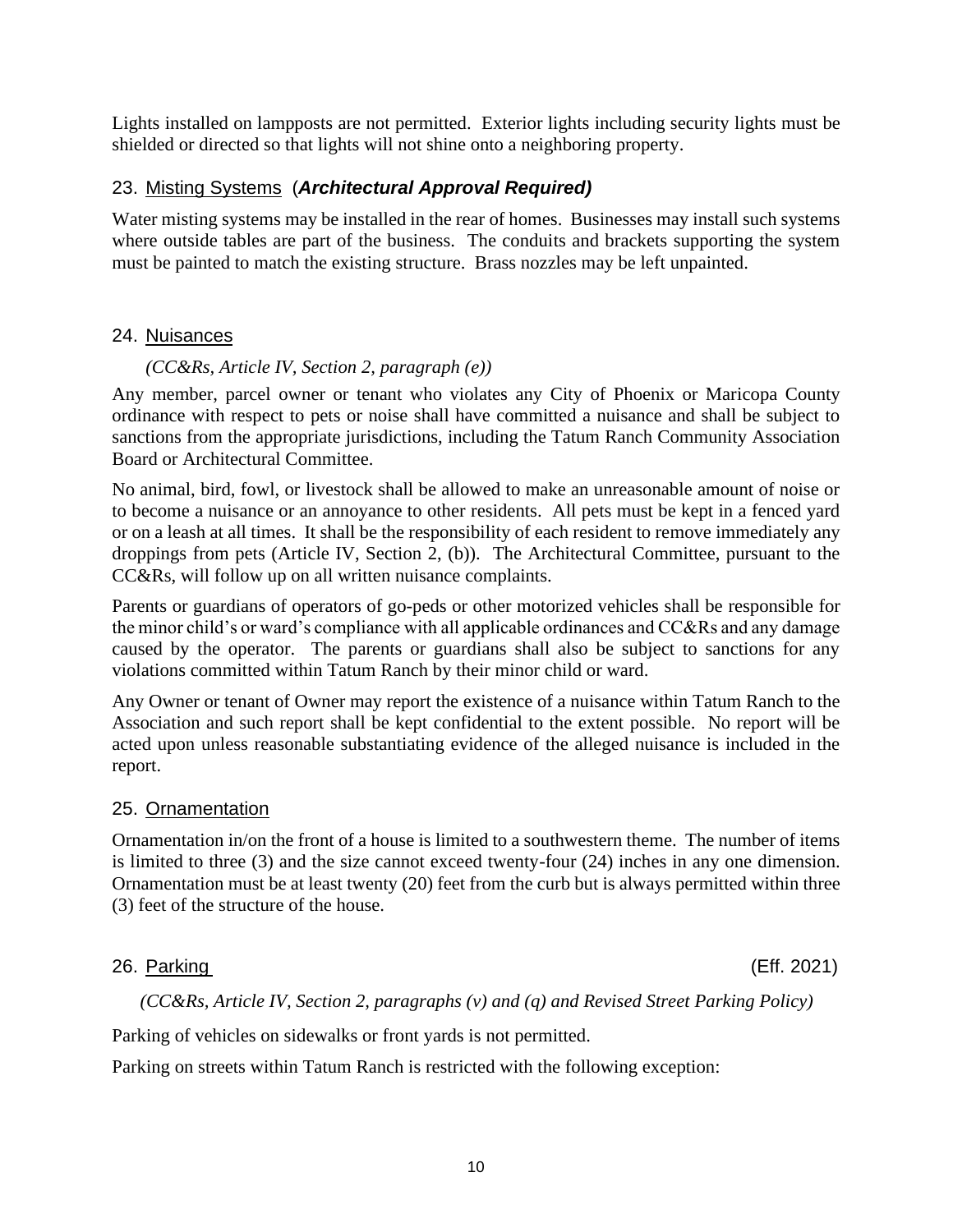During special events where a resident's driveway and garage cannot accommodate all the vehicles, overflow street parking is permitted on a temporary basis but no overnight parking is permitted. Overnight parking (for guests or emergency) is defined as parking from midnight to 6:00 AM and is allowed provided the Tatum Ranch Office receives adequate prior notice and approval is given by the Association. (The Association office maintains a telephone answering system during non-office hours).

Only vehicle repairs of an emergency nature are allowed on a residential driveway or at its curb. Storage of inoperable vehicles is prohibited in view of neighboring property. An inoperable vehicle is defined as any vehicle without current registration or that is unused, stripped, scrapped, junked, discarded, dismantled, wrecked, on blocks or similar devices, or has deflated tires.

#### <span id="page-13-0"></span>27. Party and Perimeter Walls *(Architectural Approval Required)* (Eff. 2009)

#### *(CC&Rs, Article IV, Section 2, paragraphs (p) and (q))*

Community perimeter and party walls are restricted to a height of six (6) feet above grade level. Changing the height of any wall is not permitted without Architectural Committee approval, and must follow the City of Phoenix code.

A homeowner's use of their side of the party wall must not interfere with the adjacent homeowner's use of the opposite side of the wall. Owners are responsible for maintenance of their side of the party wall. Periodic repair and painting of Tatum Ranch walls and view fences require homeowners to cut back or remove plantings for Association maintenance.

Damage caused by an owner to either side of a party or perimeter wall is the responsibility of the owner causing the damage.

TRCA is responsible for the exterior and two (2) sides of the view fence and the homeowner is responsible for the interior side, except for those lots bordering the golf course. When a lot is on the golf course, the homeowner is responsible for painting all sides of the wall and view fence. The walls and view fence facing the golf course shall be painted in the Dunn Edwards Brown Owl color #Q5-19D.

Owners are responsible for painting a street facing wall. The wall must be painted Dunn Edwards Brown Owl #Q5-19D. All wing walls attached to the front of the house must be painted the body color of the house.

All street facing walls, except wing walls, are to be painted Brown Owl #Q5-19D by January 1, 2010.

All walls must be painted at the same time the house is painted. Refer to Guideline 19.

#### <span id="page-13-1"></span>28. Patios/Balconies

Potted plants (from the Approved Plant List available at www.tatumranch.org) and patio furniture are allowed on patios and balconies. Storage of bicycles, automobile parts, paint cans or other such storage items is prohibited on front patios.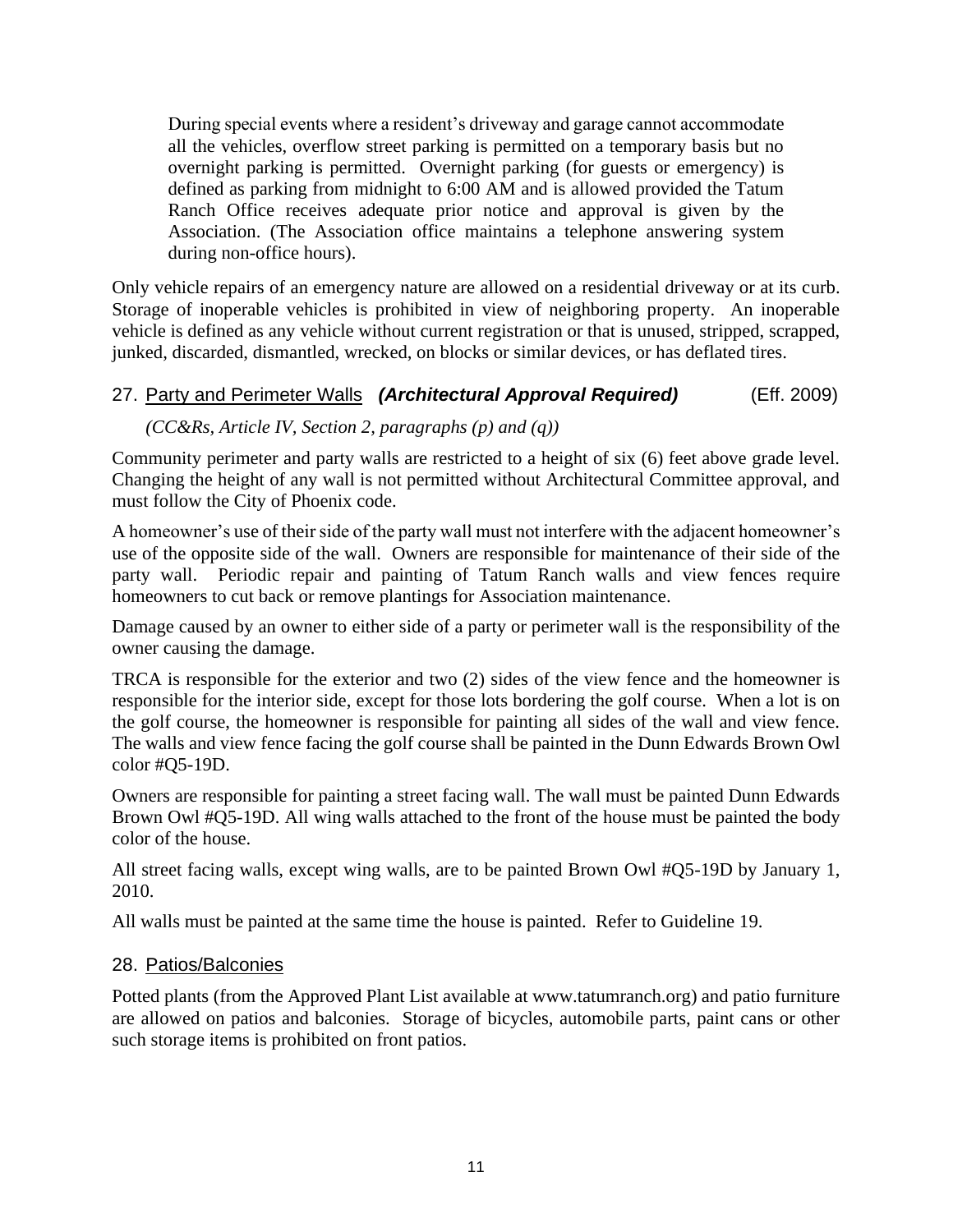#### <span id="page-14-0"></span>29. Patio Covers *(Architectural Approval Required)* (Eff. 9/2019)

All buildings plans for the addition or extension of a patio cover must be submitted to and approved by the Architectural Committee before start of construction.

A patio cover is a structure attached to the house that provides shade and / or rain cover for a patio or deck.

1) Tiled Roof:

The extension of an existing tiled patio cover must be tiled to match the existing patio cover. Support columns must be of equivalent size as the existing stuccoes columns and be stuccoed and painted to match the existing structure.

2) Parapet Roof (Flat roof with surrounding wall):

The extension of a parapet patio cover must match the design, finish and color of the existing columns, and stuccoed and painted to match the existing structure.

3) No Existing Patio Cover:

Patio covers for patios with no current (existing) cover may be tiled or parapet roof type. Tiled roofs must be tiled to match the house, and the fascia and support columns must be stuccoed and painted to match the house. Fascia and support columns of parapet roofs must be stuccoed and painted to match the house.

### <span id="page-14-1"></span>30. Pool Installations *(Architectural Approval Required)*

The homeowner is responsible for obtaining all required permits. An *Application for Design Review* form must be submitted stipulating location and other pertinent specifications: i.e., rear yard entry, setbacks and any element over wall heights. **No pool company signs are permitted to be displayed at any time.**

If a wall and/or gate is removed, a safety barrier shall be used during construction. If a wall section is removed, it must be stuccoed and repainted immediately upon reconstruction. The wall and/or gate and all landscaping must be restored.

In addition to prior approval by the Architectural Committee, a minimum \$2,000 performance bond is required when pool construction requires access to or impacts any Association Common Area, including perimeter walls.

Backwashing of pool water onto the community streets or common areas is not permitted. Pool water must be retained within the homeowner's lot.

#### <span id="page-14-2"></span>31. Rain Gutters *(Architectural Approval Required)* (Eff. 2013)

Rain gutters and downspouts must be painted the color of the surface to which they are attached.

### <span id="page-14-3"></span>32. Recreational Equipment *(Architectural Approval Required)*

Swing sets, pool slides, gymnastic equipment and other such recreational equipment are permitted in the rear yards only. Such equipment must be located at least twelve (12) feet from any wall and/or property line. The structure may be made of natural wood materials or painted a neutral color.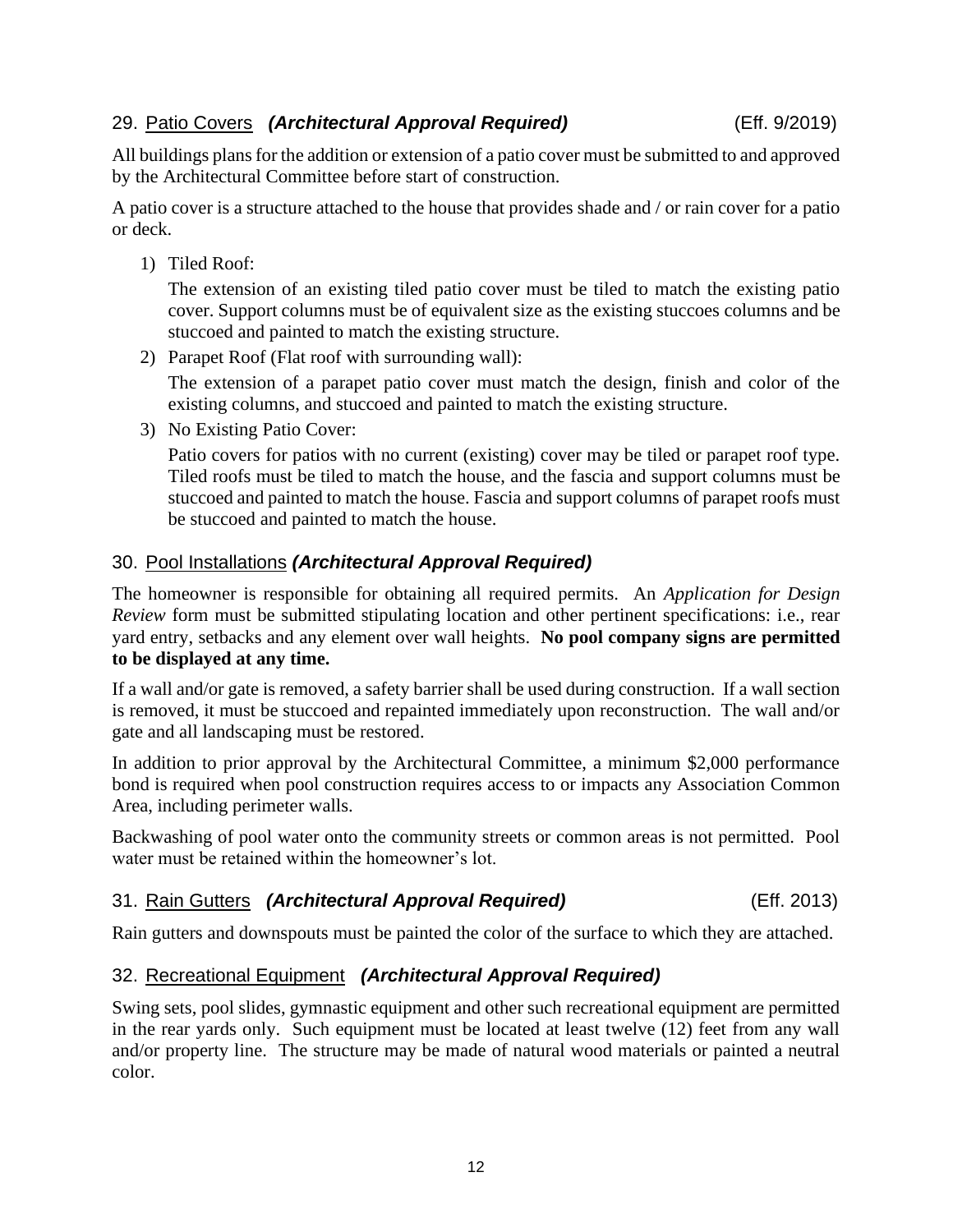Canopies must be a solid, neutral color with no designs. Canopies must be maintained in good repair. The equipment, including canopy, shall not extend more than four (4) feet above wall heights.

If recreational equipment is not visible from neighboring properties and follows all rules as outlined in this section, no approval is required.

## <span id="page-15-0"></span>33. Roof Tile and Roof Installations *(Architectural Approval Required)* (Eff. 2011)

When completing a roof tile replacement, color selected should be compatible with the house color, colors predominant in the parcel, and the overall TRCA natural desert color scheme. Homeowners in subdivisions with multiple tile designs may use any design already present in their subdivision.

Provide a sample of the old and new tile or colored photo of the old and new tile to the office for Architectural Committee review.

Architectural Committee approval is required when doing repairs with tile that does not match the color and style of existing tile. Approval is not needed when replacing roof tiles while doing repairs if the replacement tile is an exact match to the existing tile.

No devices of any type, including but not limited to, solar energy device; air conditioning unit; evaporative cooler; antenna; or other apparatus, structure or object shall be placed on any roof without the prior written consent of the Architectural Committee.

#### <span id="page-15-1"></span>34. Satellite Dishes and Antennas (Eff. 2016)

Satellite dishes and television antennas are allowed per the Code of Federal Regulations, Title 47 – Telecommunication, Volume: 1, Section 1.4000.

Satellite dishes must be one meter (39.37") or less in diameter and television antennas must be one meter or less in diameter or diagonal measurement. Every attempt should be made to place satellite dishes and television antennas in a location that is not visible from a neighboring property so long as the owner can still receive an acceptable signal (i.e., side yard or rear yard). Any cable leading from such installations must be secured and painted the color of the surface to which it is attached.

Antennas for AM radio, FM radio, amateur ("HAM") radio, Citizen's Band (CB) radio, Digital Audio Radio Service (DARS), General Mobile Radio Service (GMRS), Family Radio Service (FRS) shall not be allowed.

### <span id="page-15-2"></span>35. Security Screen Doors/Windows *(Architectural Approval Required)*

Doors shall be black, bronze or painted to match the color of the front door or the house. The design and color of the door must be included with the application.

No wrought iron security windows are permitted.

## <span id="page-15-3"></span>36. Signs *(Architectural Approval Required for Commercial Signage)* (Eff. 2015)

#### *(CC&Rs, Article IV, Section 2, paragraph (m))*

A single indoor or outdoor "For Sale," "For Rent," or "For Lease" sign is only permitted in front of the property and shall not exceed the industry standard size sign, which is eighteen by twenty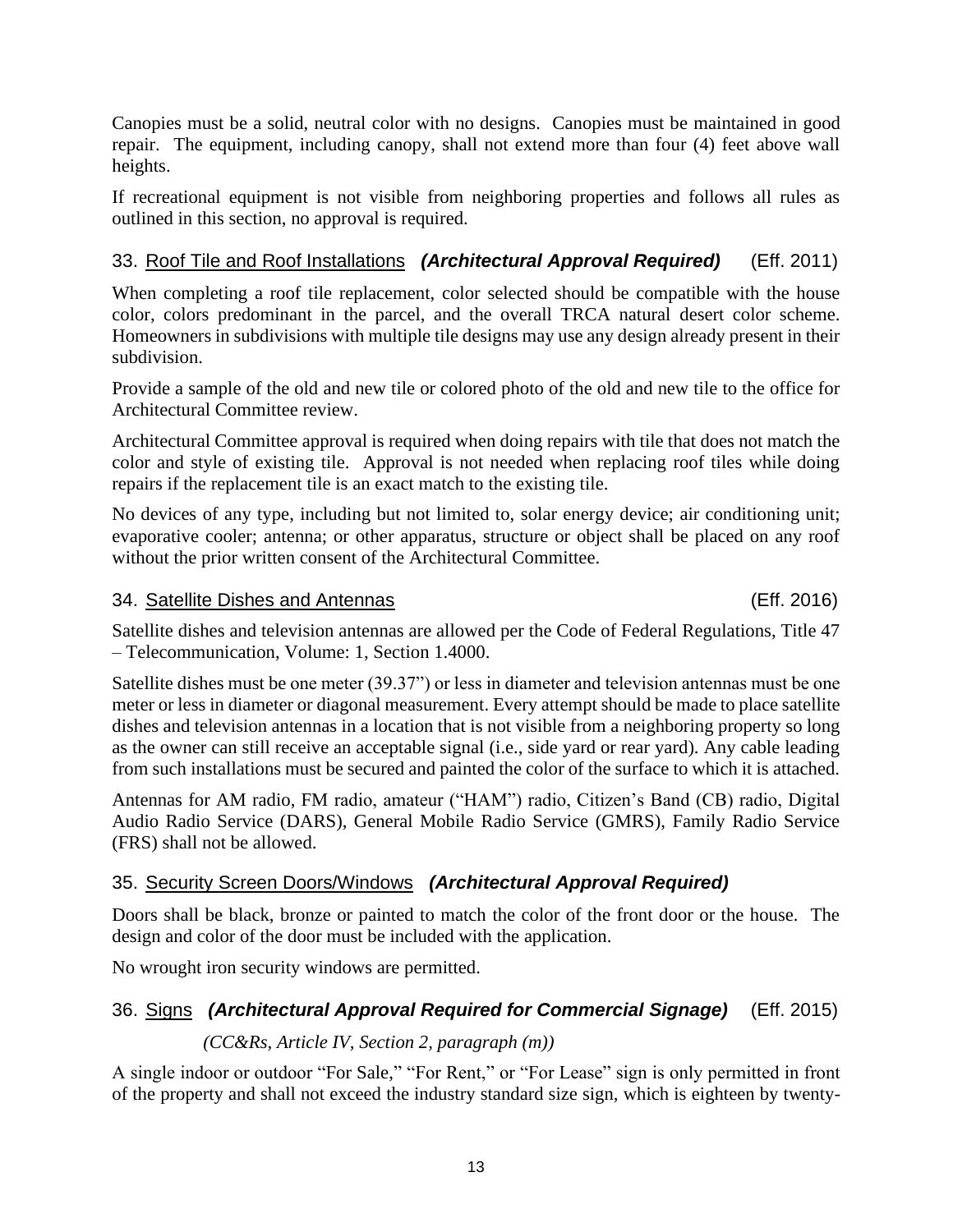four (18x24) inches. Attachments shall not exceed four in number and each shall not exceed the industry standard size rider of six by twenty-four (6x24) inches.

In no case shall signs, placards or banners be placed or affixed to the surface of any residential structures. Signs shall not be placed over rear or sidewalls or on second story balconies. The exception is that residents are permitted one "No Solicitor" sign not to exceed 28 square inches. This sign must be posted in the front entryway.

Not more than two security signs are permitted. They shall be mounted on a stake within one foot of the house and shall not be more than 16" from the ground to the top of the signs.

Open House signs may be displayed between 8:00 AM and 6:00 PM. A single Open House sign may be displayed in front of the property. Directional Open House signs may be displayed only at an intersection and the number of Open House signs may not exceed more than one (1) for any direction of travel at any intersection. Open House signs shall not be displayed on Tatum Ranch common area.

A single indoor or outdoor political sign is permitted in front of the member's property with the owner's permission and shall not exceed twenty-four by twenty-four (24x24) inches. Political signs shall be displayed no more than 45 days before the election and removed within ten (10) days after the election or run off to which they refer.

Refer to <http://phoenix.gov/election/signspolitical.pdf> for the City of Phoenix political sign regulations. A "political sign" means a sign that attempts to influence the outcome of an election, including supporting or opposing the recall of a public officer or supporting or opposing the circulation of a petition for a ballot measure, question or proposition or the recall of a public officer.

Permanent/temporary commercial signs or banners require approval by the Architectural Committee. Pennant string flags, streamers or other similar devices are not permitted. A-frame or sandwich board signs are not permitted except for temporary "Open House" signs. Signs for temporary events shall be erected no more than two days prior to the event and shall be removed no more than one day after the event. Such signs are limited to no more than two events at one site in a calendar year and the duration of such event shall be at the discretion of the Architectural Committee. All signs must be commercially produced.

### <span id="page-16-0"></span>37. Solar Devices *(Architectural Approval Required)*

Solar devices are permitted in accordance with ARS 33-439. Supply and return lines shall be painted the color of the house.

### <span id="page-16-1"></span>38. Solar Tubes

Installation of solar tubes to provide for interior light is permitted.

### <span id="page-16-2"></span>39. Storage Sheds *(Architectural Approval Required)*

Temporary metal or other back yard storage sheds detached from the house are allowed when they are lower than the walls surrounding the house. Permanent sheds that are taller than the block wall must be tiled to match the roof of the house. Permanent sheds may not be attached to any block wall and must be a minimum of three (3) feet from the property line.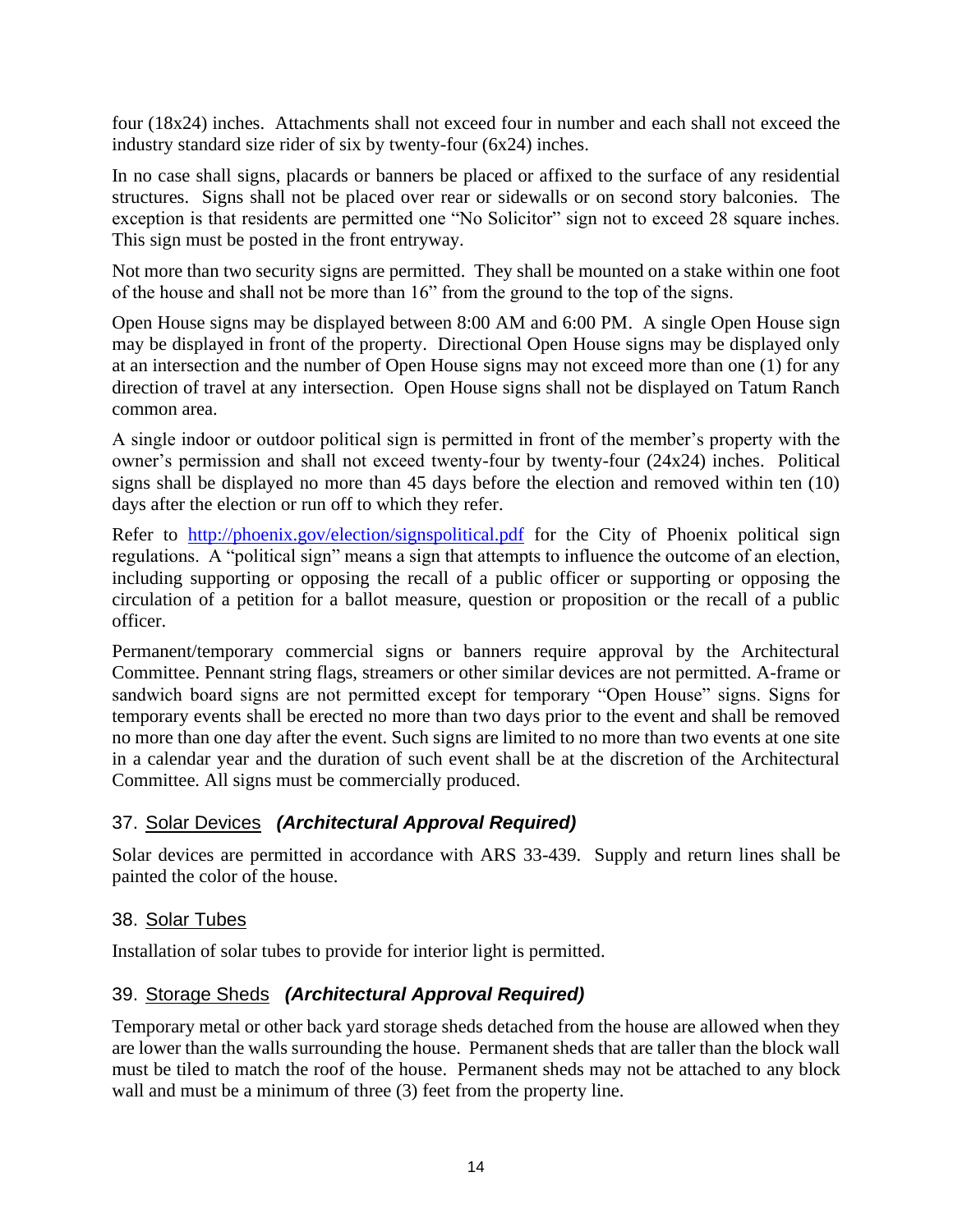#### <span id="page-17-0"></span>40. Sunscreens/Window Screens *(Architectural Approval Required)*

Drapes and roll up sunscreens may be installed in the rear yards and must be a solid color that is neutral or matches the color of the home. All drapes and roll up sunscreens must be maintained in good condition. Screens shall be black, bronze or similar to the color of the house.

#### <span id="page-17-1"></span>41. Surveillance Cameras or Equipment *(Architectural Approval Required)* (Eff.7/2019)

Exterior surveillance or monitoring cameras or equipment, including cables, shall be concealed or hidden with trim and painted to match the color of the surface to which it is attached.

Surveillance camera(s) shall be directed only toward the applicant's lot or an adjacent street.

In approving any surveillance camera or equipment, the Architectural Committee does not rule or pass upon or make any representations regarding the civil or criminal legality of the use, placement or operation of surveillance or monitoring cameras or equipment. The applicant is solely responsible in determining the applicable law and applicant's compliance with the law. The applicant is solely responsible for the use, placement or operation of surveillance or monitoring cameras or equipment.

#### <span id="page-17-2"></span>42. Trash Containers and Collection

#### *(CC&Rs, Article IV, Section 2, paragraph (j))*

Trash containers may be placed at the curb the evening before the scheduled pick up and must be stored out of sight by the evening of the trash pickup.

No outdoor incinerators are permitted in any area of Tatum Ranch.

#### <span id="page-17-3"></span>43. Trellises *(Architectural Approval Required)* (Eff. 2010)

Vertical Trellises attached to the rear patio of a residence are permitted. Natural wood or artificial wood-appearance trellises may be used if painted with a solid color that matches the exterior of the house. A trellis may be used to support a climbing plant selected from the approved plant list.

Freestanding or portable trellises are permitted. Trellises must be painted black, bronze or with a solid color that matches the exterior of the house or in a natural finish wood tone. The height and width is limited to six feet.

#### <span id="page-17-4"></span>44. Vehicles, Trailers, Campers and Boats

#### *(CC&Rs, Article IV, Section 2, paragraph (t))*

Maintenance or repair of any motor vehicles classed by manufacturer rating as exceeding  $\frac{3}{4}$  ton, mobile home, travel trailer, utility trailer, camper shell (attached or detached), boat or other similar equipment or vehicle is not permitted on any lot or on any street in Tatum Ranch.

Boats, motor homes or other recreational vehicles are permitted to park on the driveway or in front of a member's residence to allow loading or unloading of supplies for no more than 48 hours in any one week. Such vehicles must not block or hamper the flow of traffic or park in front of any property other than the owner's.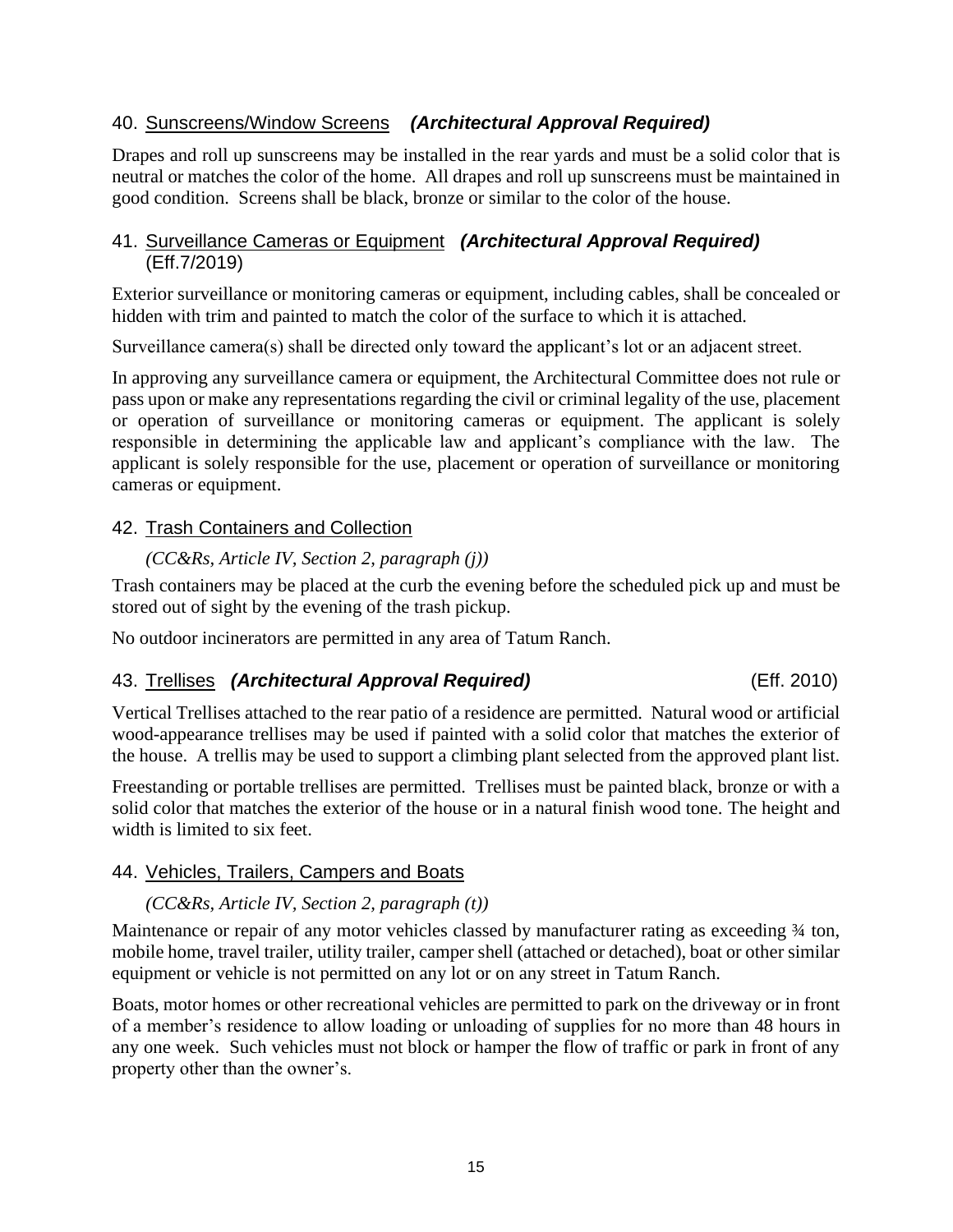#### **All vehicles, motorized or not, including ATVs, motorcycles, bicycles, go-carts, go-peds and similar vehicles are prohibited from entering onto any Association property, including, but not limited to, Common Areas, washes, equestrian trails and hiking trails.**

Lot/parcel owners, who are parents or guardians of minors, are responsible for their child's/ward's proper operation of any motorized vehicle within Tatum Ranch and compliance with all applicable city or county ordinances and state statutes regarding the use and operation of such vehicles.

#### <span id="page-18-0"></span>45. Walkways *(Architectural Approval Required)* (Eff. 7/2019)

The addition of walkways to connect driveways or entry pathways to rear yard gates is permitted. Such walkways may not constitute the widening or creation of a driveway. Stone, tile or concrete is permitted for pathways as long as the colors and textures are compatible with the front yard landscaping.

None-concrete walkways may be added along the side of the driveways to assist getting in or out of vehicles or walking around vehicles on the driveway. The width of these walkways shall not exceed 2 feet. These walkways shall not be used to park vehicles.

The addition of tile or stone covering for the front entry of a house is permitted. Color and texture should blend in with those of the house.

#### <span id="page-18-1"></span>46. Washes and Common Area Access

The installation of gates from individual residences to the washes or other Common Areas is prohibited.

### <span id="page-18-2"></span>47. Window Film *(Architectural Approval Required) (Eff. 3/2022)*

#### 1. Window Treatments:

- a) Within on hundred and twenty (120) days of occupancy each Owner of a house shall install permanent draperies or suitable widow treatment on all windows visible from neighboring properties.
- b) In no event shall windows be covered with paper, aluminum foil, bed sheets or any other materials or temporary coverings not specifically intended for such purpose.
- c) No interior or exterior reflective material shall be used as a window covering unless such material has been approved by the Architectural Committee.

#### 2. Window Film:

- a) Transparent window film is permitted and shall not exceed visible light reflection ration of 20%for single pane windows and 25% for double pane windows.
- b) Any cracking peeling or bubbling of the film visible from neighboring property requires immediate removal or replacement.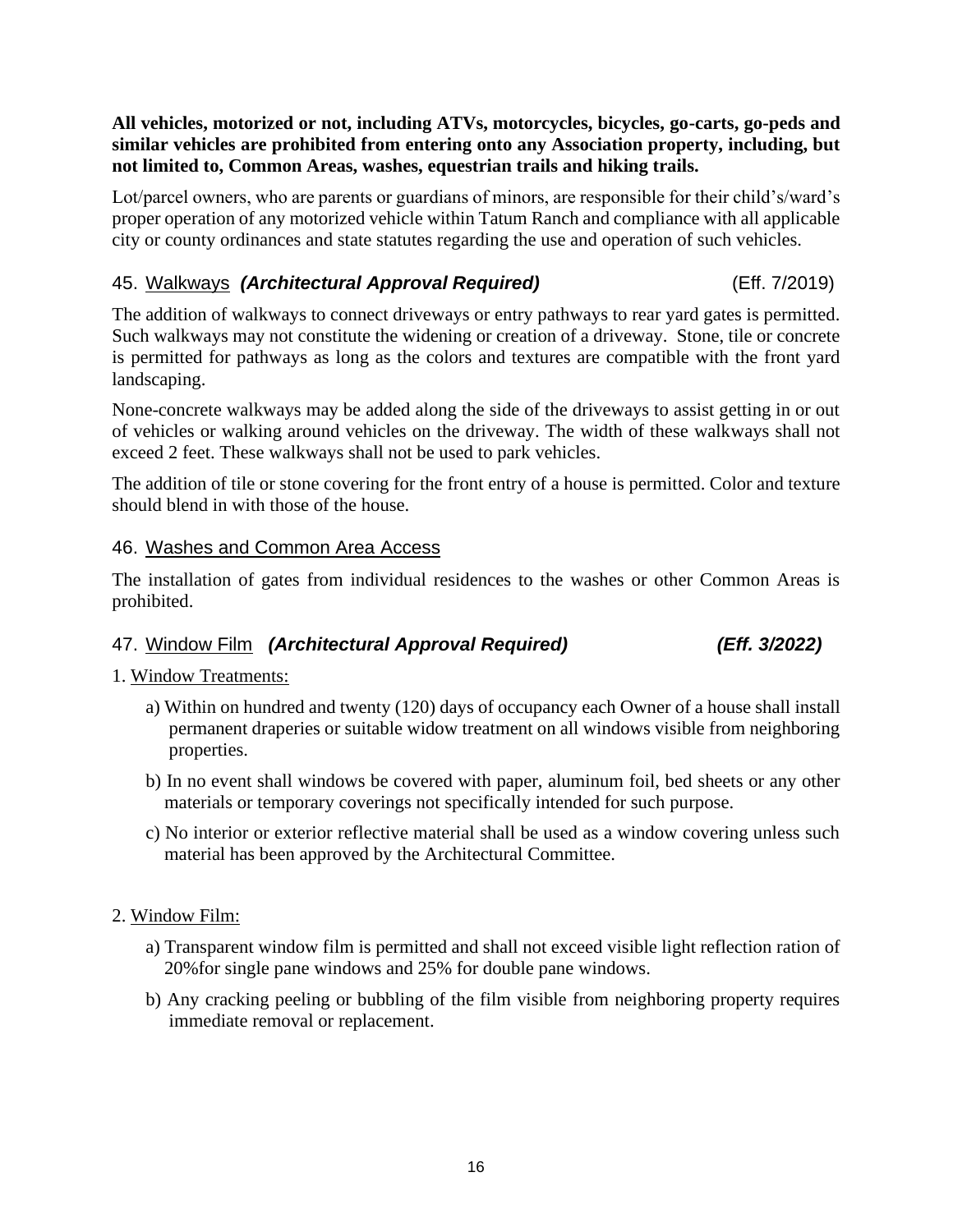#### 3. Window & Frame Replacement:

- a) Any new or replacement windows should match the appearance of the existing windows that are currently on the house. This includes, frame width, frame style, frame color, any additional window trims, and recessed condition of the windows.
- b) Partial window and frame replacement is permitted subject to the following limitations:
	- i. Windows that do not match each other are only permitted during the period of time allowed below while the Owner is in the process of replacing of all windows.
	- ii. The owner must replace all windows on the same side of the house at the same time.
	- iii. When applying for partial window replacement, all windows must be replaced on the house within a three (3) year period from the date of the first Application approval.
	- iv. The maximum window frame width is defined, for this guideline, as the measurement from the glass edge to the farthest edge of the visible trim. This width cannot exceed 3.25 inches.

#### <span id="page-19-0"></span>48. Wiring

All exposed wires and conduits attached to the house shall be installed flush to the house and painted to match the color of the house.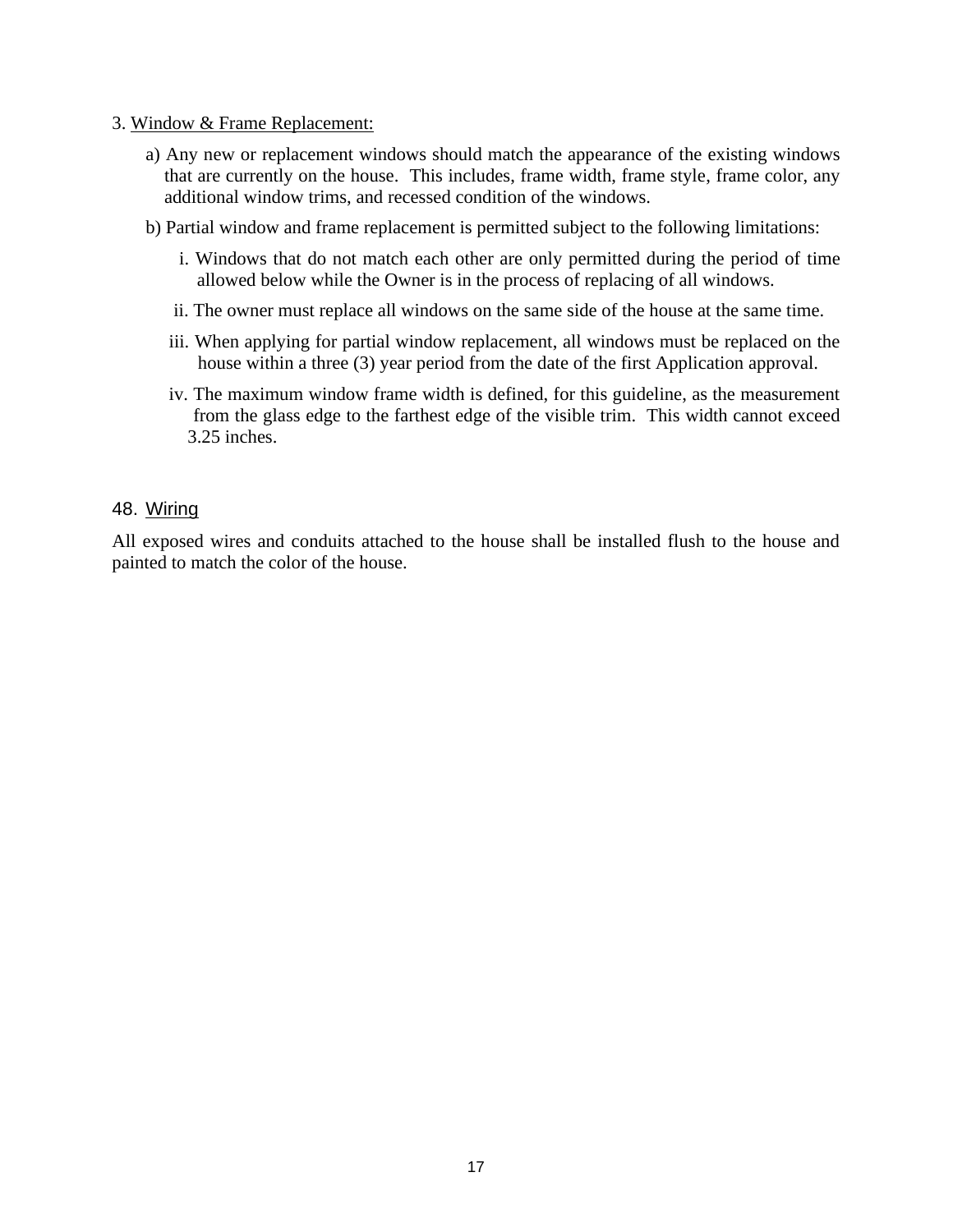## **Revised Parking Policy for Tatum Ranch May 21, 2002**

It is the intent of the CC&Rs to restrict on-street parking as much as possible at Tatum Ranch. Parking on streets within Tatum Ranch is prohibited, except as follows:

- 1. During special events where a Lot Owner's driveway and garage cannot accommodate all of the vehicles of the participants, overflow street parking for that special event in Tatum Ranch is permitted on a temporary basis. Overflow parking is permitted at the location for up to 12 hours; but no overnight parking is allowed (defined as parking from midnight to 6:00 AM). The Tatum Ranch office must be contacted at least 48 hours prior and permission given to the homeowner by Tatum Ranch Community Association if the event is expected to exceed 12 hours or be overnight. If no permission is given, the Lot of the Tatum Ranch Owner that is hosting the event will be cited for a violation.
- 2. Where a Lot Owner's driveway and garage cannot accommodate all of the vehicles of the visitors, overflow visitor parking in Tatum Ranch on a temporary basis is permitted. Overflow visitor parking is permitted at the location for up to 12 hours; but no overnight parking is allowed (defined as parking from midnight to 6:00 AM). The Tatum Ranch office must be contacted at least 48 hours prior and permission given to the Owner by Tatum Ranch Community Association if the visitor's vehicle is expected to exceed 12 hours or remain overnight on the street. If no permission is given, the Lot of the Tatum Ranch Owner that is hosting the visitor will be cited for a violation.
- 3. Tatum Ranch Owners may not park their vehicles on the street unless a waiver has been granted by the Board of Directors or the Association Executive Director. A waiver will be granted only if the following criteria are met:
	- a. A demonstrable medical condition or physical disability exists that requires parking on a street.
	- b. Temporary waiver may be granted during construction that renders parking in the garage or driveway impracticable.

To be granted a waiver, an Owner must apply, in writing, to the Board of Directors. If a waiver is granted, the license plate numbers of all vehicles at the residence must be on file at the Tatum Ranch offices to verify compliance. The Owner will be issued a tag identifying the vehicle as having been granted a waiver. This tag must be displayed in the vehicle at all time when parked in Tatum Ranch. Waivers will be granted for 90 days and must be reviewed every 90 days for an extension. The Board may grant, under special circumstances (i.e. physical impairment or disability), a waiver or variance for longer periods of time. Proper documentation supporting the waiver or variance must be provided by the Owner.

4. Commercial vehicles are not permitted to park on streets in Tatum Ranch with the following exceptions: